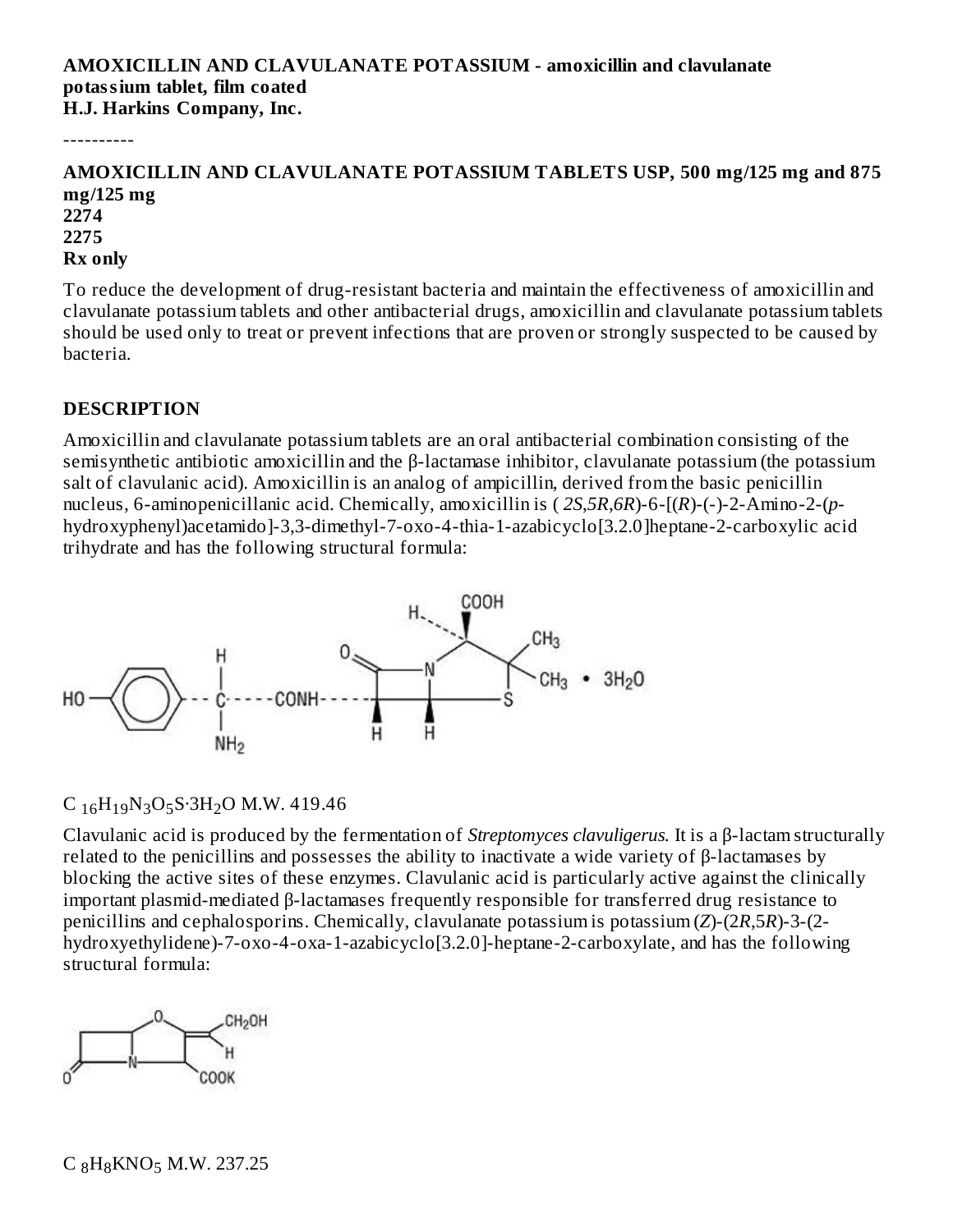Each tablet contains 500 mg or 875 mg amoxicillin as the trihydrate and 125 mg clavulanic acid as the potassium salt. Each amoxicillin and clavulanate potassium tablet contains 0.63 mEq potassium.

### **Inactive Ingredients**

Colloidal silicon dioxide, hypromellose, magnesium stearate, microcrystalline cellulose, polydextrose, polyethylene glycol, sodium starch glycolate, titanium dioxide, and triacetin.

# **CLINICAL PHARMACOLOGY**

Amoxicillin and clavulanate potassium are well absorbed from the gastrointestinal tract after oral administration of amoxicillin and clavulanate potassium. Dosing in the fasted or fed state has minimal effect on the pharmacokinetics of amoxicillin. While amoxicillin and clavulanate potassium can be given without regard to meals, absorption of clavulanate potassium when taken with food is greater relative to the fasted state. In 1 study, the relative bioavailability of clavulanate was reduced when amoxicillin and clavulanate potassium was dosed at 30 and 150 minutes after the start of a high-fat breakfast. The safety and efficacy of amoxicillin and clavulanate potassium have been established in clinical trials where amoxicillin and clavulanate potassium was taken without regard to meals.

Mean  $^*$  amoxicillin and clavulanate potassium pharmacokinetic parameters are shown in the table below:

| Dose and regimen                                 |                     | $AUC_{0-24}$ (mcg•hr/mL)                 | $C_{\text{max}}$ (mcg/mL)                    |                                          |
|--------------------------------------------------|---------------------|------------------------------------------|----------------------------------------------|------------------------------------------|
| amoxicillin/clavulanate amoxicillin<br>potassium | $(\pm S.D.)$        | clavulanate<br>potassium<br>$(\pm S.D.)$ | amoxicillin<br>$(\pm S.D.)$                  | clavulanate<br>potassium<br>$(\pm S.D.)$ |
| 250/125 mg q8h                                   | $26.7 \pm$<br>4.56  |                                          | $12.6 \pm 3.25$ 3.3 $\pm$ 1.12               | $1.5 \pm 0.70$                           |
| $500/125$ mg q12h                                | $33.4 \pm$<br>6.76  |                                          | $8.6 \pm 1.95$ 6.5 $\pm$ 1.41 1.8 $\pm$ 0.61 |                                          |
| $500/125$ mg q8h                                 | 53.4 $\pm$<br>8.87  | $15.7 \pm$<br>3.86                       |                                              | $7.2 \pm 2.26$   $2.4 \pm 0.83$          |
| $875/125$ mg q12h                                | 53.5 $\pm$<br>12.31 | $10.2 \pm$<br>3.04                       | $11.6 \pm 2.78$ 2.2 $\pm$ 0.99               |                                          |

 $*$  Mean values of 14 normal volunteers ( $n = 15$  for clavulanate potassium in the low-dose regimens). Peak concentrations occurred approximately 1.5 hours after the dose.

Amoxicillin serum concentrations achieved with amoxicillin and clavulanate potassium are similar to those produced by the oral administration of equivalent doses of amoxicillin alone. The half-life of amoxicillin after the oral administration of amoxicillin and clavulanate potassium is 1.3 hours and that of clavulanic acid is 1.0 hour.

Approximately 50% to 70% of the amoxicillin and approximately 25% to 40% of the clavulanic acid are excreted unchanged in urine during the first 6 hours after administration of a single amoxicillin and clavulanate potassium tablet, 250 mg/125 mg or 500 mg/125 mg.

Concurrent administration of probenecid delays amoxicillin excretion but does not delay renal excretion of clavulanic acid.

Neither component in amoxicillin and clavulanate potassium is highly protein-bound; clavulanic acid has been found to be approximately 25% bound to human serum and amoxicillin approximately 18% bound.

Amoxicillin diffuses readily into most body tissues and fluids with the exception of the brain and spinal fluid. The results of experiments involving the administration of clavulanic acid to animals suggest that this compound, like amoxicillin, is well distributed in body tissues.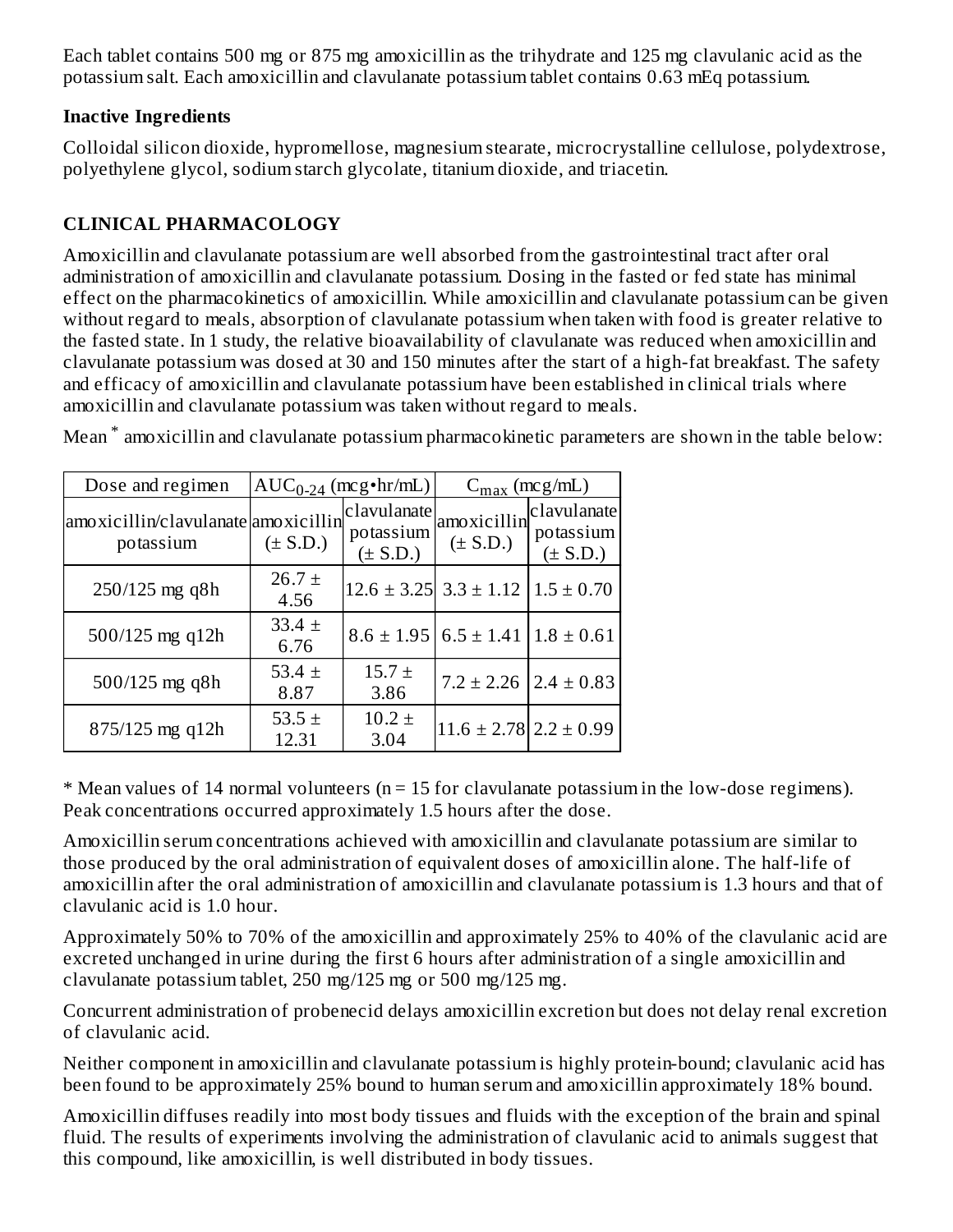# **Microbiology**

Amoxicillin is a semisynthetic antibiotic with a broad spectrum of bactericidal activity against many gram-positive and gram-negative microorganisms. Amoxicillin is, however, susceptible to degradation by β-lactamases, and therefore, the spectrum of activity does not include organisms which produce these enzymes. Clavulanic acid is a β-lactam, structurally related to the penicillins, which possesses the ability to inactivate a wide range of β-lactamase enzymes commonly found in microorganisms resistant to penicillins and cephalosporins. In particular, it has good activity against the clinically important plasmid-mediated β-lactamases frequently responsible for transferred drug resistance.

The formulation of amoxicillin and clavulanic acid in amoxicillin and clavulanate potassium protects amoxicillin from degradation by β-lactamase enzymes and effectively extends the antibiotic spectrum of amoxicillin to include many bacteria normally resistant to amoxicillin and other β-lactam antibiotics. Thus, amoxicillin and clavulanate potassium possesses the properties of a broad-spectrum antibiotic and a β-lactamase inhibitor.

Amoxicillin/clavulanic acid has been shown to be active against most strains of the following microorganisms, both *in vitro* and in clinical infections as described in **INDICATIONS AND USAGE**.

Gram-Positive Aerobes

*Staphylococcus aureus (*β-lactamase and non-β-lactamase-producing) †

 $\dagger$ Staphylococci which are resistant to methicillin/oxacillin must be considered resistant to amoxicillin/clavulanic acid.

Gram-Negative Aerobes

*Enterobacter* species (Although most strains of *Enterobacter* species are resistant *in vitro*, clinical efficacy has been demonstrated with amoxicillin and clavulanate potassium in urinary tract infections caused by these organisms.)

*Escherichia coli* (β-lactamase and non-β-lactamase-producing)

*Haemophilus influenzae* (β-lactamase and non-β-lactamase-producing)

*Klebsiella* species (All known strains are β-lactamase-producing.)

*Moraxella catarrhalis* (β-lactamase and non-β-lactamase-producing)

The following *in vitro* data are available, **but their clinical significance is unknown.**

Amoxicillin/clavulanic acid exhibits *in vitro* minimal inhibitory concentrations (MICs) of 2 mcg/mL or less against most (≥ 90%) strains of *Streptococcus pneumoniae* ; MICs of 0.06 mcg/mL or less against § most (≥ 90%) strains of *Neisseria gonorrhoeae*; MICs of 4 mcg/mL or less against most (≥ 90%) strains of staphylococci and anaerobic bacteria; and MICs of 8 mcg/mL or less against most ( $\geq$  90%) strains of other listed organisms. However, with the exception of organisms shown to respond to amoxicillin alone, the safety and effectiveness of amoxicillin/clavulanic acid in treating clinical infections due to these microorganisms have not been established in adequate and well-controlled clinical trials.

Because amoxicillin has greater *in vitro* activity against *S. pneumoniae* than does ampicillin or § penicillin, the majority of *S. pneumoniae* strains with intermediate susceptibility to ampicillin or penicillin are fully susceptible to amoxicillin.

Gram-Positive Aerobes *Enterococcus faecalis* ¶ *Staphylococcus epidermidis* (β-lactamase and non-β-lactamase-producing) *Staphylococcus saprophyticus* (β-lactamase and non-β-lactamase-producing) *Streptococcus pneumoniae* ¶\*\*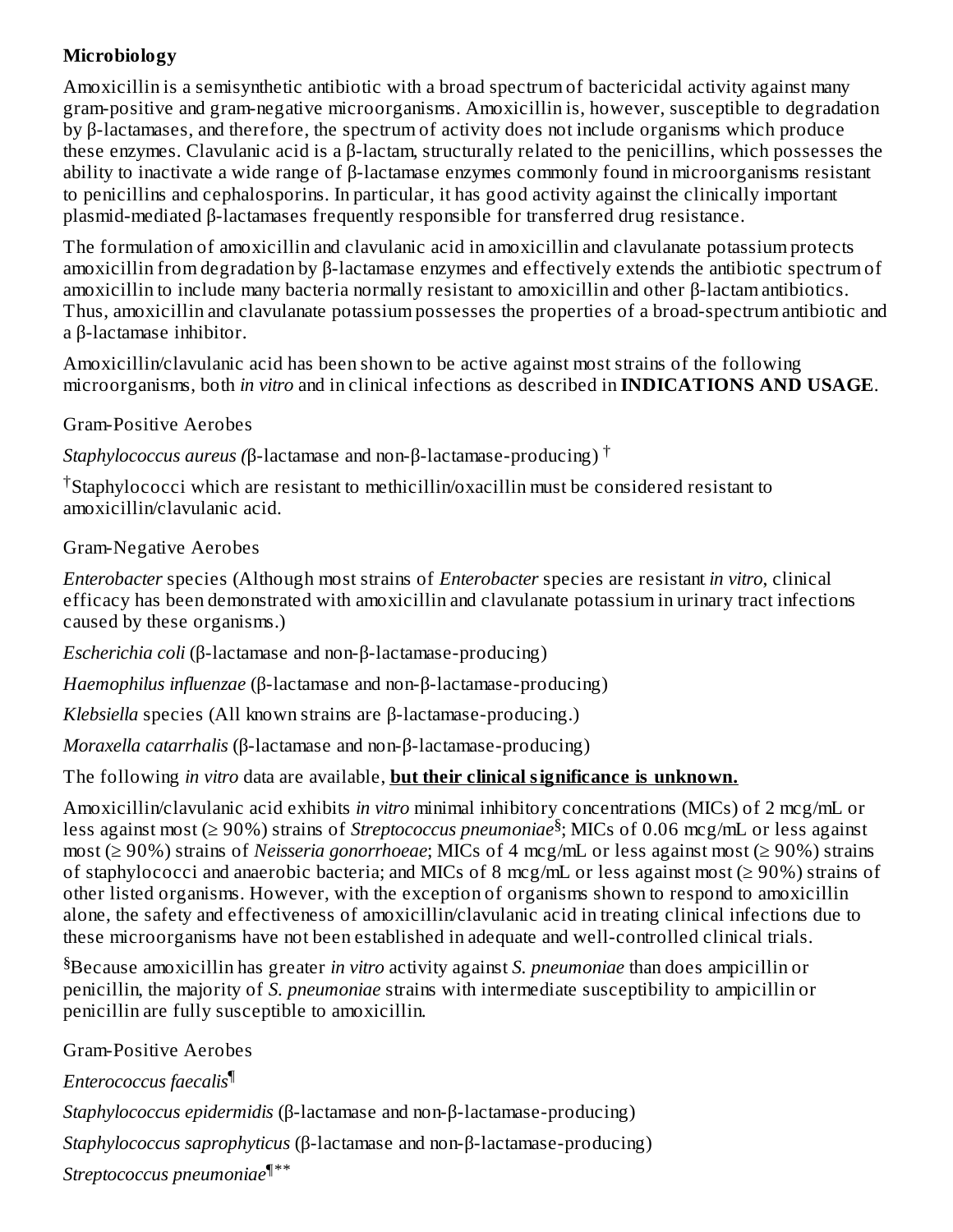*Streptococcus pyogenes* ¶\*\*

viridans group *Streptococcus* ¶\*\*

Gram-Negative Aerobes

*Eikenella corrodens* (β-lactamase and non-β-lactamase-producing)

*Neisseria gonorrhoeae*¶ (β-lactamase and non-β-lactamase-producing)

*Proteus mirabilis* (β-lactamase and non-β-lactamase-producing) ¶

Anaerobic Bacteria

*Bacteroides* species, including *Bacteroides fragilis* (β-lactamase and non-β-lactamase- producing)

*Fusobacterium* species (β-lactamase and non-β-lactamase-producing)

*Peptostreptococcus* species \*\*

Adequate and well-controlled clinical trials have established the effectiveness of amoxicillin alone in ¶ treating certain clinical infections due to these organisms.

\*\*These are non-β-lactamase-producing organisms, and therefore, are susceptible to amoxicillin alone.

# **Sus ceptibility Testing**

Dilution Techniques

Quantitative methods are used to determine antimicrobial MICs. These MICs provide estimates of the susceptibility of bacteria to antimicrobial compounds. The MICs should be determined using a standardized procedure. Standardized procedures are based on a dilution method  $^1$  (broth or agar) or equivalent with standardized inoculum concentrations and standardized concentrations of amoxicillin/clavulanate potassium powder.

The recommended dilution pattern utilizes a constant amoxicillin/clavulanate potassium ratio of 2 to 1 in all tubes with varying amounts of amoxicillin. MICs are expressed in terms of the amoxicillin concentration in the presence of clavulanic acid at a constant 2 parts amoxicillin to 1 part clavulanic acid. The MIC values should be interpreted according to the following criteria:

RECOMMENDED RANGES FOR AMOXICILLIN/CLAVULANIC ACID SUSCEPTIBILITY **TESTING** 

# **For Gram-Negative Enteric Aerobes:**

| $MIC$ (mcg/mL) | <u>Interpretation</u> |
|----------------|-----------------------|
| < 8/4          | Susceptible (S)       |
| 16/8           | Intermediate (I)      |
| > 32/16        | Resistant(R)          |

# **For** *Staphylococcus* **and** *Haemophilus* **species:** \*\*

| $MIC$ (mcg/mL) | <u>Interpretation</u> |
|----------------|-----------------------|
|                | Susceptible (S)       |
| -874           | Resistant(R)          |

\*\* Staphylococci which are susceptible to amoxicillin/clavulanic acid but resistant to methicillin/oxacillin must be considered as resistant.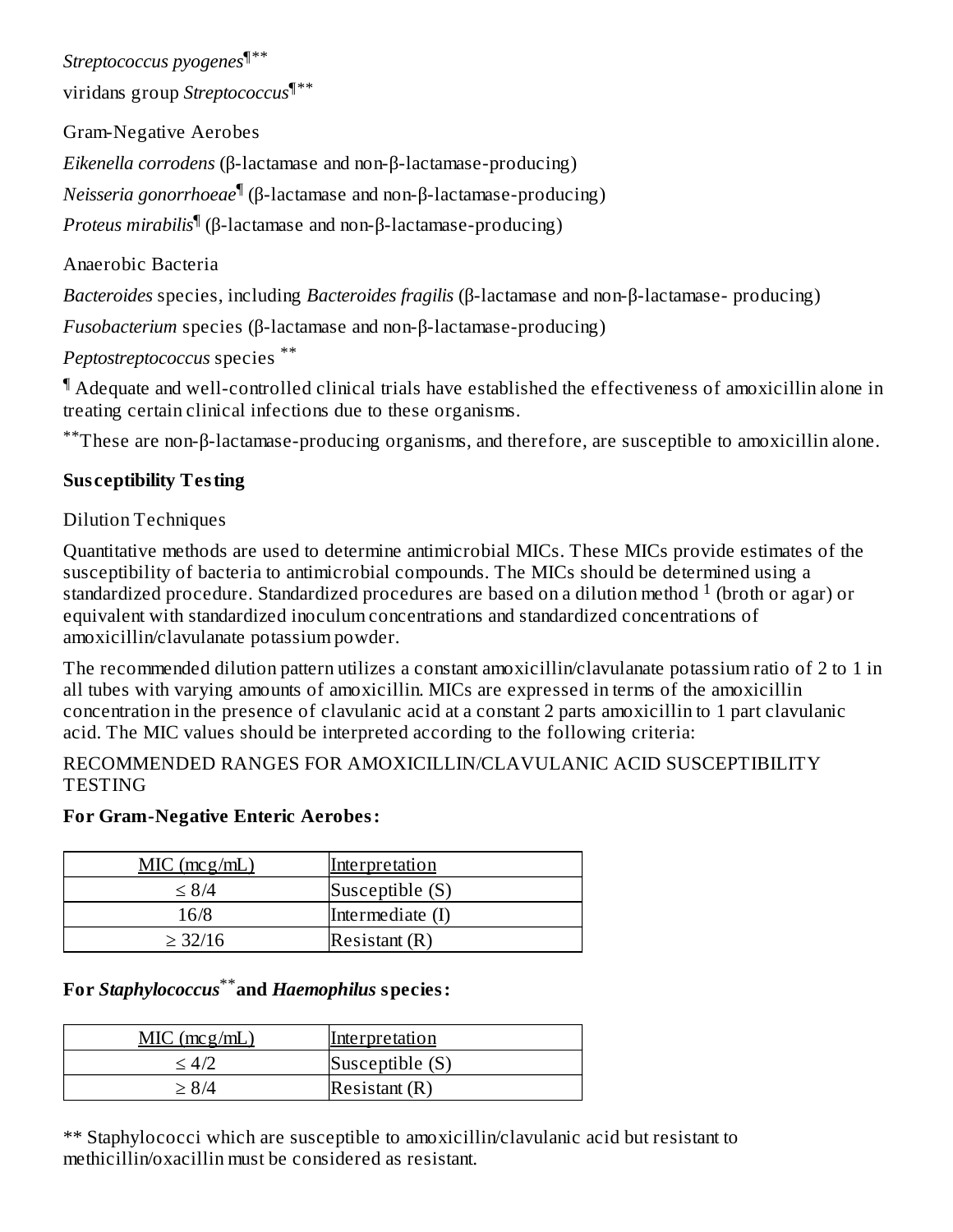#### **For** *S. pneumoniae* **from non-meningitis sources:**

Isolates should be tested using amoxicillin/clavulanic acid and the following criteria should be used:

| $MIC$ (mcg/mL) | <u>Interpretation</u> |
|----------------|-----------------------|
| $<$ 2/1        | Susceptible (S)       |
|                | Intermediate (I)      |
| > 8/4          | Resistant(R)          |

**NOTE:**These interpretive criteria are based on the recommended doses for respiratory tract infections.

A report of "Susceptible" indicates that the pathogen is likely to be inhibited if the antimicrobial compound in the blood reaches the concentration usually achievable. A report of "Intermediate" indicates that the result should be considered equivocal, and, if the microorganism is not fully susceptible to alternative, clinically feasible drugs, the test should be repeated. This category implies possible clinical applicability in body sites where the drug is physiologically concentrated or in situations where high dosage of drug can be used. This category also provides a buffer zone, which prevents small uncontrolled technical factors from causing major discrepancies in interpretation. A report of "Resistant" indicates that the pathogen is not likely to be inhibited if the antimicrobial compound in the blood reaches the concentrations usually achievable; other therapy should be selected.

Standardized susceptibility test procedures require the use of laboratory control microorganisms to control the technical aspects of the laboratory procedures. Standard amoxicillin/clavulanate potassium powder should provide the following MIC values:

| Microorganism                          | $MIC$ Range (mcg/mL) |
|----------------------------------------|----------------------|
| Escherichia coli ATCC 25922            | $2$ to $8$           |
| Escherichia coli ATCC 35218            | 4 to 16              |
| Enterococcus faecalis ATCC<br>29212    | $0.25$ to $1.0$      |
| Haemophilus influenzae ATCC<br>49247   | 2 to 16              |
| Staphylococcus aureus ATCC<br>29213    | $0.12$ to $0.5$      |
| Streptococcus pneumoniae ATCC<br>49619 | $0.03$ to $0.12$     |

#### Diffusion Techniques

Quantitative methods that require measurement of zone diameters also provide reproducible estimates of the susceptibility of bacteria to antimicrobial compounds. One such standardized procedure <sup>2</sup> requires the use of standardized inoculum concentrations. This procedure uses paper disks impregnated with 30 mcg of amoxicillin/clavulanate potassium (20 mcg amoxicillin plus 10 mcg clavulanate potassium) to test the susceptibility of microorganisms to amoxicillin/clavulanic acid.

Reports from the laboratory providing results of the standard single-disk susceptibility test with a 30 mcg amoxicillin/clavulanate potassium (20 mcg amoxicillin plus 10 mcg clavulanate potassium) disk should be interpreted according to the following criteria:

RECOMMENDED RANGES FOR AMOXICILLIN/CLAVULANIC ACID SUSCEPTIBILITY **TESTING** 

 $\boldsymbol{F}$ or $\boldsymbol{Staphy}$ lococcus $^{\dagger\dagger}\boldsymbol{Sp}$ ecies and $\boldsymbol{H}$ . *influenzae*<sup>a</sup>: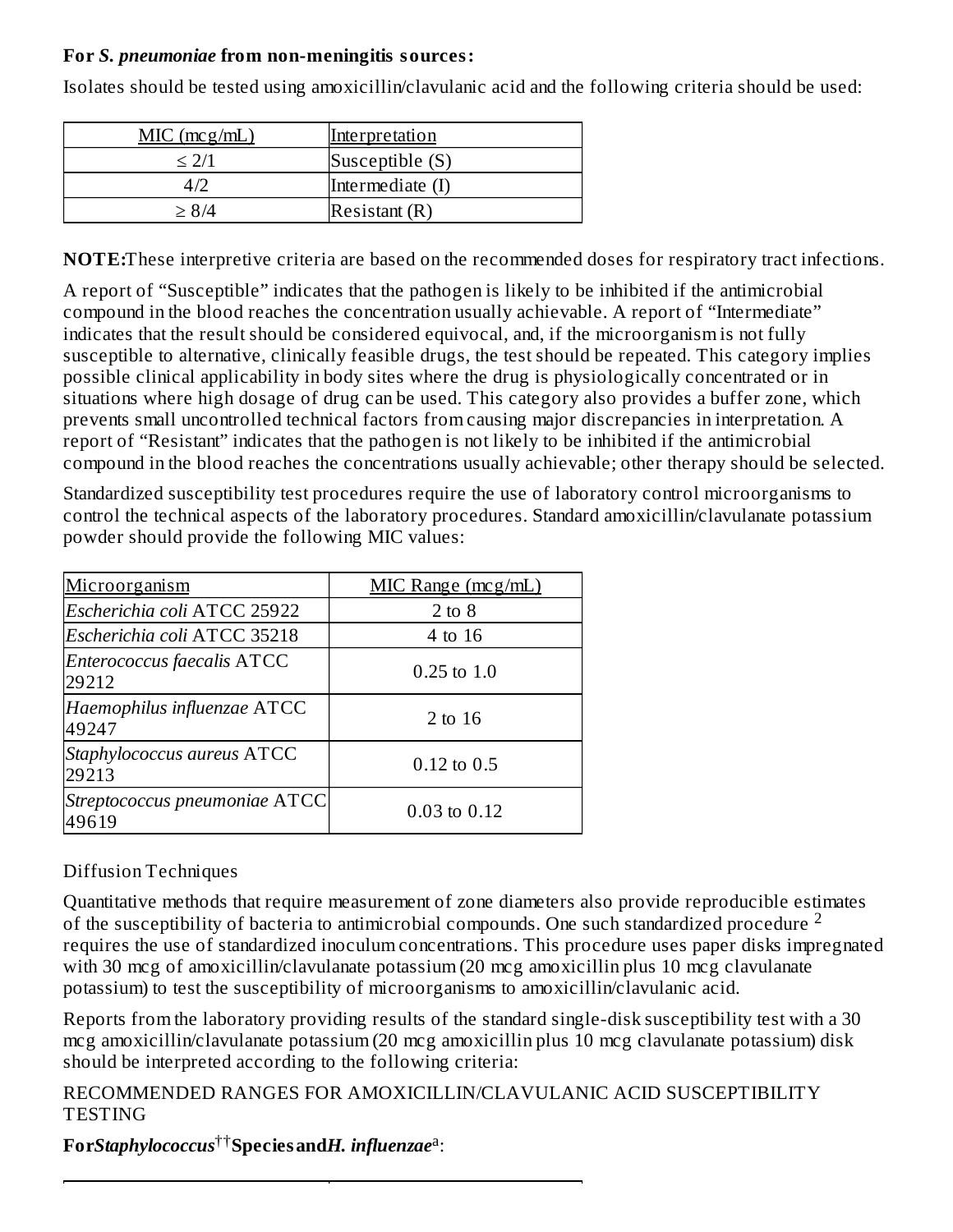| Zone Diameter (mm) | Interpretation  |
|--------------------|-----------------|
|                    | Susceptible (S) |
| < 1ч               | Resistant(R)    |

|  |  |  |  |  |  |  |  | For Other Organisms Except S. pneumoniae <sup>b</sup> and N. gonorrhoeae <sup>c</sup> : |
|--|--|--|--|--|--|--|--|-----------------------------------------------------------------------------------------|
|--|--|--|--|--|--|--|--|-----------------------------------------------------------------------------------------|

| Zone Diameter (mm) | Interpretation   |
|--------------------|------------------|
| >18                | Susceptible (S)  |
| 14 to 17           | Intermediate (I) |
| < 13               | Resistant(R)     |

†† Staphylococci which are resistant to methicillin/oxacillin must be considered as resistant to amoxicillin/clavulanic acid.

a A broth microdilution method should be used for testing H. influenzae. Beta-lactamase-negative, ampicillin-resistant strains must be considered resistant to amoxicillin/clavulanic acid.

b Susceptibility of S. pneumoniae should be determined using a 1 mcg oxacillin disk. Isolates with oxacillin zone sizes of  $\geq 20$  mm are susceptible to amoxicillin/clavulanic acid. An amoxicillin/clavulanic acid MIC should be determined on isolates of S. pneumoniae with oxacillin zone sizes of  $\leq 19$  mm.

c A broth microdilution method should be used for testing N. gonorrhoeae and interpreted according to penicillin breakpoints.

Interpretation should be as stated above for results using dilution techniques. Interpretation involves correlation of the diameter obtained in the disk test with the MIC for amoxicillin/clavulanic acid.

As with standardized dilution techniques, diffusion methods require the use of laboratory control microorganisms that are used to control the technical aspects of the laboratory procedures. For the diffusion technique, the 30 mcg amoxicillin/clavulanate potassium (20 mcg amoxicillin plus 10 mcg clavulanate potassium) disk should provide the following zone diameters in these laboratory quality control strains:

| Microorganism                       | Zone Diameter (mm) |
|-------------------------------------|--------------------|
| Escherichia coli ATCC 25922         | 19 to 25           |
| Escherichia coli ATCC 35218         | 18 to 22           |
| Staphylococcus aureus ATCC<br>25923 | 28 to 36           |

#### **INDICATIONS AND USAGE**

Amoxicillin and clavulanate potassium tablets are indicated in the treatment of infections caused by susceptible strains of the designated organisms in the conditions listed below:

# **Lower Respiratory Tract Infections**

Caused by β-lactamase-producing strains of *H. influenzae* and *M. catarrhalis*.

#### **Otitis Media**

Caused by β-lactamase-producing strains of *H. influenzae* and *M. catarrhalis*.

#### **Sinusitis**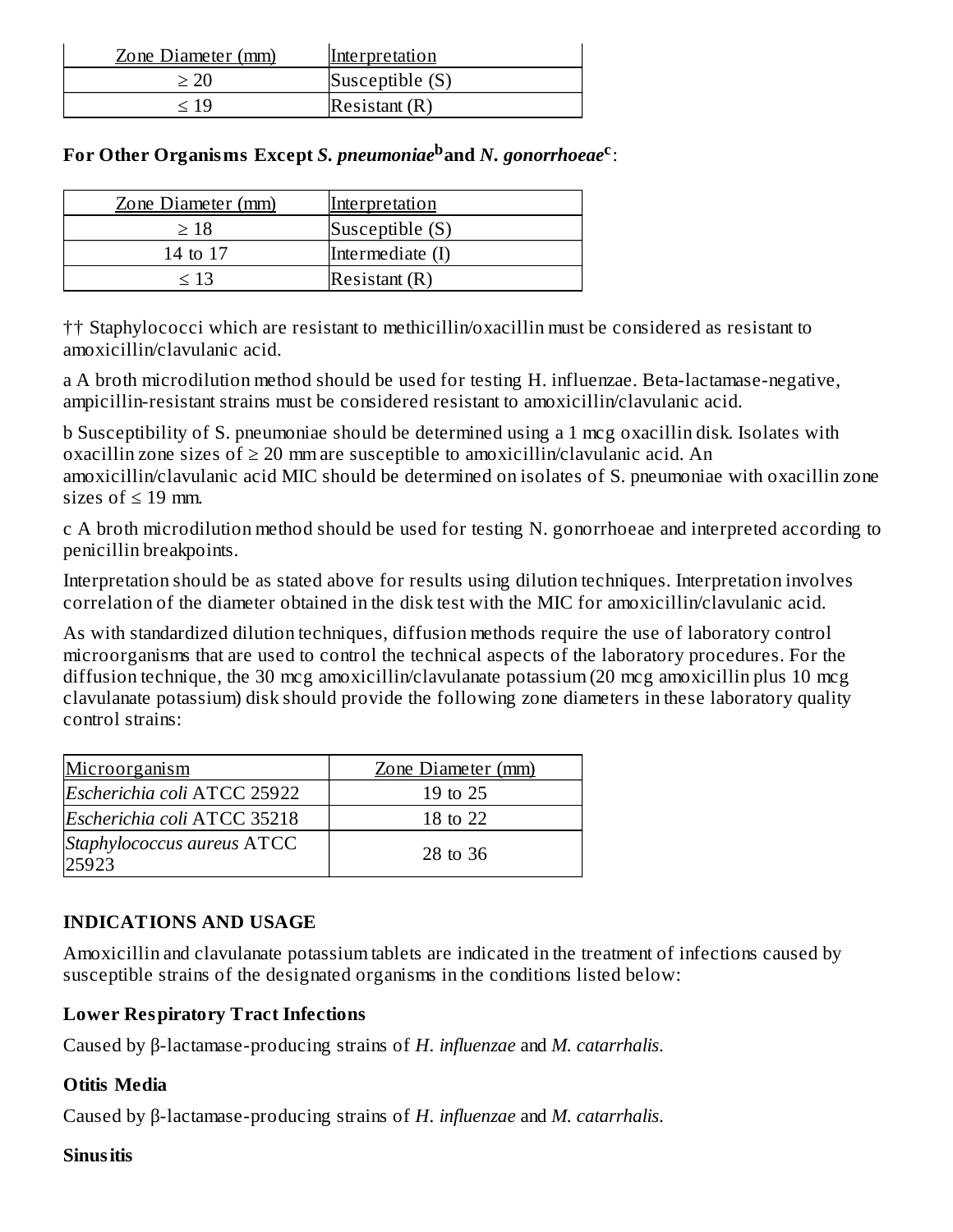Caused by β-lactamase-producing strains of *H. influenzae* and *M. catarrhalis*.

# **Skin and Skin Structure Infections**

Caused by β-lactamase-producing strains of *S. aureus*, *E. coli*, and *Klebsiella* spp.

# **Urinary Tract Infections**

Caused by β-lactamase-producing strains of *E. coli*, *Klebsiella* spp., and *Enterobacter* spp.

While amoxicillin and clavulanate potassium tablets are indicated only for the conditions listed above, infections caused by ampicillin-susceptible organisms are also amenable to treatment with amoxicillin and clavulanate potassium tablets due to their amoxicillin content; therefore, mixed infections caused by ampicillin-susceptible organisms and β-lactamase-producing organisms susceptible to amoxicillin and clavulanate potassium should not require the addition of another antibiotic. Because amoxicillin has greater *in vitro* activity against *S. pneumoniae* than does ampicillin or penicillin, the majority of *S. pneumoniae* strains with intermediate susceptibility to ampicillin or penicillin are fully susceptible to amoxicillin and amoxicillin and clavulanate potassium (see **Microbiology**).

To reduce the development of drug-resistant bacteria and maintain the effectiveness of amoxicillin and clavulanate potassium tablets and other antibacterial drugs, amoxicillin and clavulanate potassium tablets should be used only to treat or prevent infections that are proven or strongly suspected to be caused by susceptible bacteria. When culture and susceptibility information are available, they should be considered in selecting or modifying antibacterial therapy. In the absence of such data, local epidemiology and susceptibility patterns may contribute to the empiric selection of therapy.

Bacteriological studies, to determine the causative organisms and their susceptibility to amoxicillin and clavulanate potassium, should be performed together with any indicated surgical procedures.

# **CONTRAINDICATIONS**

Amoxicillin and clavulanate potassium is contraindicated in patients with a history of allergic reactions to any penicillin. It is also contraindicated in patients with a previous history of cholestatic jaundice/hepatic dysfunction associated with amoxicillin and clavulanate potassium.

# **WARNINGS**

SERIOUS AND OCCASIONALLY FATAL HYPERSENSITIVITY (ANAPHYLACTIC) REACTIONS HAVE BEEN REPORTED IN PATIENTS ON PENICILLIN THERAPY. THESE REACTIONS ARE MORE LIKELY TO OCCUR IN INDIVIDUALS WITH A HISTORY OF PENICILLIN HYPERSENSITIVITY AND/OR A HISTORY OF SENSITIVITY TO MULTIPLE ALLERGENS. THERE HAVE BEEN REPORTS OF INDIVIDUALS WITH A HISTORY OF PENICILLIN HYPERSENSITIVITY WHO HAVE EXPERIENCED SEVERE REACTIONS WHEN TREATED WITH CEPHALOSPORINS. BEFORE INITIATING THERAPY WITH AMOXICILLIN AND CLAVULANATE POTASSIUM, CAREFUL INQUIRY SHOULD BE MADE CONCERNING PREVIOUS HYPERSENSITIVITY REACTIONS TO PENICILLINS, CEPHALOSPORINS, OR OTHER ALLERGENS. IF AN ALLERGIC REACTION OCCURS, AMOXICILLIN AND CLAVULANATE POTASSIUM SHOULD BE DISCONTINUED AND THE APPROPRIATE THERAPY INSTITUTED. **SERIOUS ANAPHYLACTIC REACTIONS REQUIRE IMMEDIATE EMERGENCY TREATMENT WITH EPINEPHRINE. OXYGEN, INTRAVENOUS STEROIDS, AND AIRWAY MANAGEMENT, INCLUDING INTUBATION, SHOULD ALSO BE ADMINISTERED AS INDICATED.**

*Clostridium difficile*associated diarrhea (CDAD) has been reported with use of nearly all antibacterial agents, including amoxicillin and clavulanate potassium, and may range in severity from mild diarrhea to fatal colitis. Treatment with antibacterial agents alters the normal flora of the colon leading to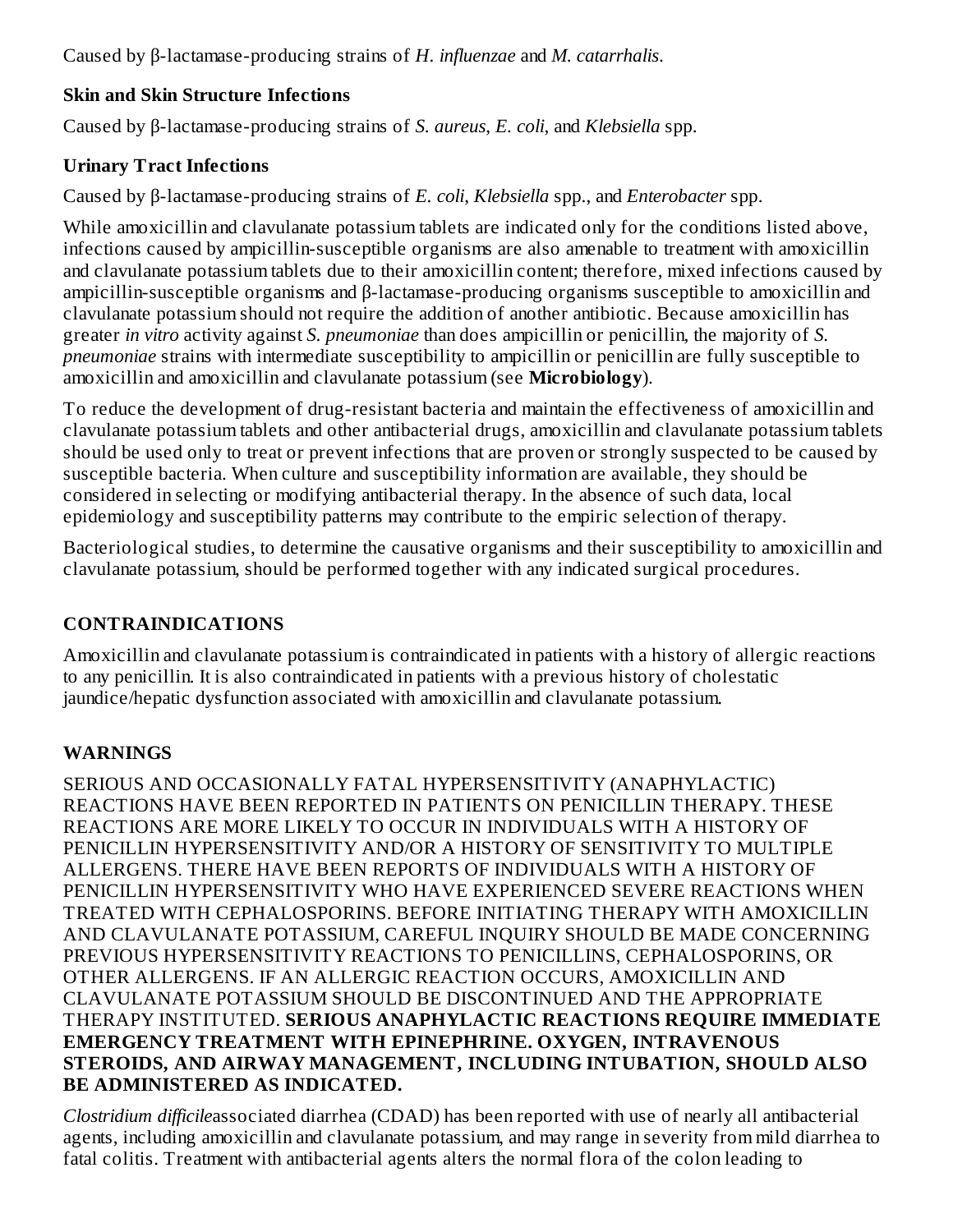overgrowth of *C. difficile*.

*C. difficile* produces toxins A and B which contribute to the development of CDAD. Hypertoxin producing strains of *C. difficile* cause increased morbidity and mortality, as these infections can be refractory to antimicrobial therapy and may require colectomy. CDAD must be considered in all patients who present with diarrhea following antibiotic use. Careful medical history is necessary since CDAD has been reported to occur over two months after the administration of antibacterial agents.

If CDAD is suspected or confirmed, ongoing antibiotic use not directed against *C. difficile* may need to be discontinued. Appropriate fluid and electrolyte management, protein supplementation, antibiotic treatment of *C. difficile*, and surgical evaluation should be instituted as clinically indicated.

Amoxicillin and clavulanate potassium should be used with caution in patients with evidence of hepatic dysfunction. Hepatic toxicity associated with the use of amoxicillin and clavulanate potassium is usually reversible. On rare occasions, deaths have been reported (less than 1 death reported per estimated 4 million prescriptions worldwide). These have generally been cases associated with serious underlying diseases or concomitant medications (see **CONTRAINDICATIONS** and **ADVERSE REACTIONS**, **Liver**).

# **PRECAUTIONS**

#### **General**

While amoxicillin and clavulanate potassium possesses the characteristic low toxicity of the penicillin group of antibiotics, periodic assessment of organ system functions, including renal, hepatic, and hematopoietic function, is advisable during prolonged therapy.

A high percentage of patients with mononucleosis who receive ampicillin develop an erythematous skin rash. Thus, ampicillin-class antibiotics should not be administered to patients with mononucleosis.

The possibility of superinfections with mycotic or bacterial pathogens should be kept in mind during therapy. If superinfections occur (usually involving *Pseudomonas* or *Candida*), the drug should be discontinued and/or appropriate therapy instituted.

Prescribing amoxicillin and clavulanate potassium tablets in the absence of a proven or strongly suspected bacterial infection or a prophylactic indication is unlikely to provide benefit to the patient and increases the risk of the development of drug-resistant bacteria.

#### **Drug Interactions**

Probenecid decreases the renal tubular secretion of amoxicillin. Concurrent use with amoxicillin and clavulanate potassium may result in increased and prolonged blood levels of amoxicillin. Coadministration of probenecid cannot be recommended.

The concurrent administration of allopurinol and ampicillin increases substantially the incidence of rashes in patients receiving both drugs as compared to patients receiving ampicillin alone. It is not known whether this potentiation of ampicillin rashes is due to allopurinol or the hyperuricemia present in these patients. There are no data with amoxicillin and clavulanate potassium and allopurinol administered concurrently.

In common with other broad-spectrum antibiotics, amoxicillin and clavulanate potassium may reduce the efficacy of oral contraceptives.

#### **Drug/Laboratory Test Interactions**

Oral administration of amoxicillin and clavulanate potassium will result in high urine concentrations of amoxicillin. High urine concentrations of ampicillin may result in false-positive reactions when testing for the presence of glucose in urine using CLINITEST<sup>®</sup>, Benedict's Solution, or Fehling's Solution. Since this effect may also occur with amoxicillin and therefore amoxicillin and clavulanate potassium, it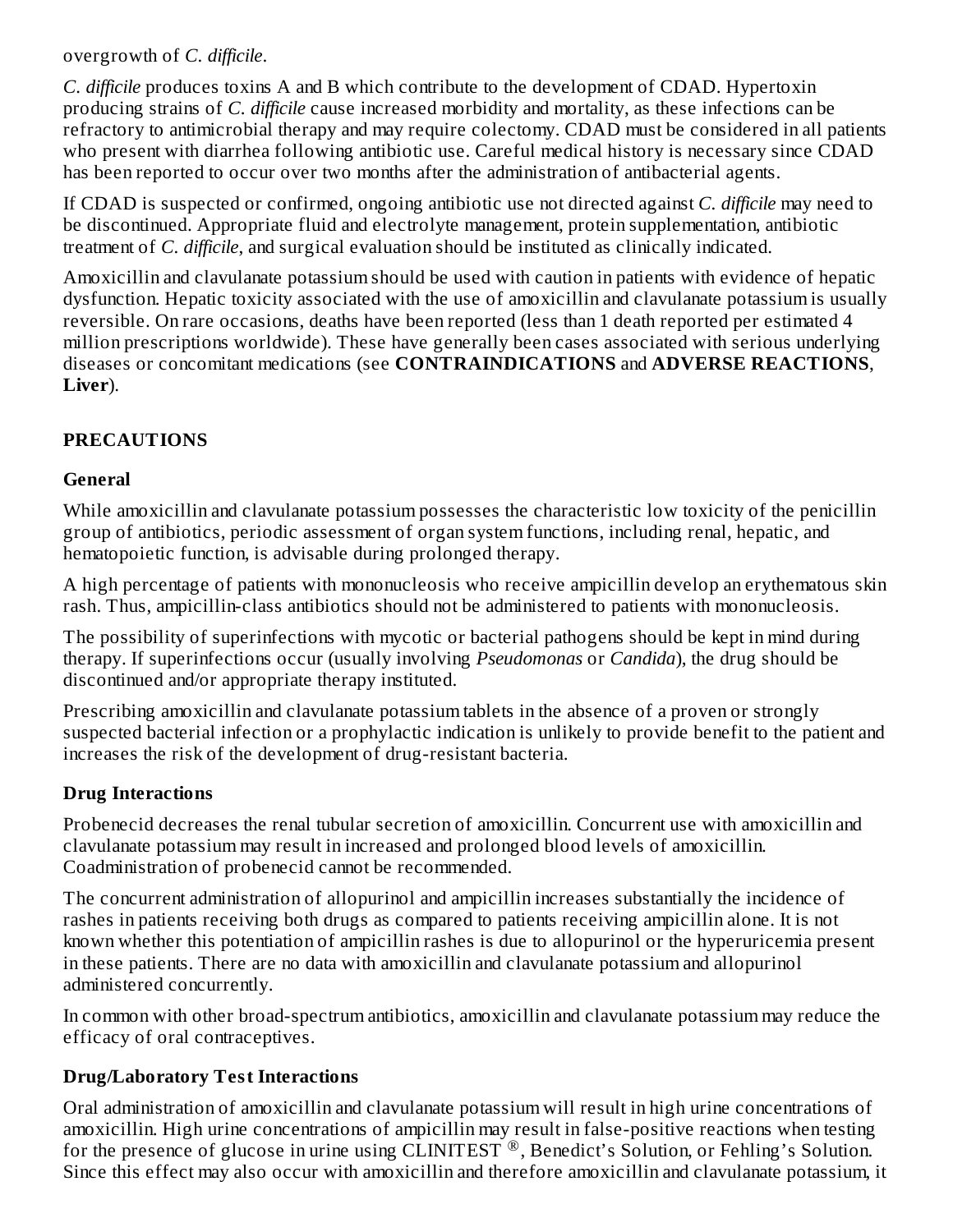is recommended that glucose tests based on enzymatic glucose oxidase reactions (such as CLINISTIX®) be used.

Following administration of ampicillin to pregnant women, a transient decrease in plasma concentration of total conjugated estriol, estriol-glucuronide, conjugated estrone and estradiol has been noted. This effect may also occur with amoxicillin and therefore amoxicillin and clavulanate potassium.

#### **Information for Patients**

Patients should be counseled that antibacterial drugs including amoxicillin and clavulanate potassium tablets, should only be used to treat bacterial infections. They do not treat viral infections (e.g., the common cold). When amoxicillin and clavulanate potassium tablets are prescribed to treat a bacterial infection, patients should be told that although it is common to feel better early in the course of therapy, the medication should be taken exactly as directed. Skipping doses or not completing the full course of therapy may: (1) decrease the effectiveness of the immediate treatment, and (2) increase the likelihood that bacteria will develop resistance and will not be treatable by amoxicillin and clavulanate potassium tablets or other antibacterial drugs in the future.

Diarrhea is a common problem caused by antibiotics which usually ends when the antibiotic is discontinued. Sometimes after starting treatment with antibiotics, patients can develop watery and bloody stools (with or without stomach cramps and fever) even as late as two or more months after having taken the last dose of the antibiotic. If this occurs, patients should contact their physician as soon as possible.

#### **Carcinogenesis, Mutagenesis, Impairment of Fertility**

Long-term studies in animals have not been performed to evaluate carcinogenic potential.

#### Mutagenesis

The mutagenic potential of amoxicillin and clavulanate potassium was investigated *in vitro* with an Ames test, a human lymphocyte cytogenetic assay, a yeast test and a mouse lymphoma forward mutation assay, and *in vivo* with mouse micronucleus tests and a dominant lethal test. All were negative apart from the *in vitro* mouse lymphoma assay where weak activity was found at very high, cytotoxic concentrations.

#### Impairment of Fertility

Amoxicillin and clavulanate potassium at oral doses of up to 1,200 mg/kg/day (5.7 times the maximum human dose, 1,480 mg/m<sup>2</sup>/day, based on body surface area) was found to have no effect on fertility and reproductive performance in rats, dosed with a 2:1 ratio formulation of amoxicillin:clavulanate.

#### **Pregnancy**

Teratogenic Effects

#### *Pregnancy category B*

Reproduction studies performed in pregnant rats and mice given amoxicillin and clavulanate potassium at oral dosages up to 1,200 mg/kg/day, equivalent to 7,200 and 4,080 mg/m  $^2$ /day, respectively (4.9 and 2.8 times the maximum human oral dose based on body surface area), revealed no evidence of harm to the fetus due to amoxicillin and clavulanate potassium. There are, however, no adequate and wellcontrolled studies in pregnant women. Because animal reproduction studies are not always predictive of human response, this drug should be used during pregnancy only if clearly needed.

#### **Labor and Delivery**

Oral ampicillin-class antibiotics are generally poorly absorbed during labor. Studies in guinea pigs have shown that intravenous administration of ampicillin decreased the uterine tone, frequency of contractions, height of contractions, and duration of contractions; however, it is not known whether the use of amoxicillin and clavulanate potassium in humans during labor or delivery has immediate or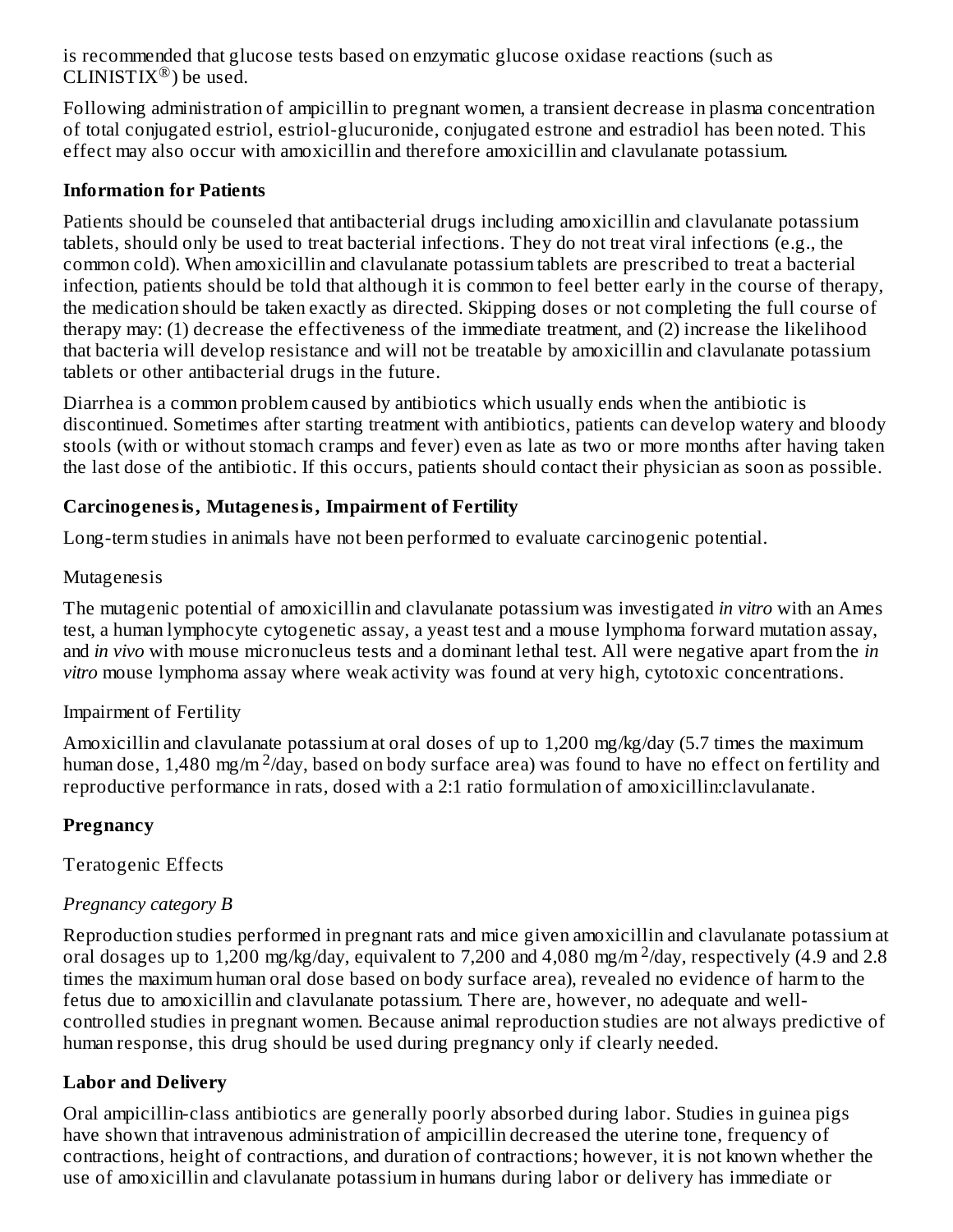delayed adverse effects on the fetus, prolongs the duration of labor, or increases the likelihood that forceps delivery or other obstetrical intervention or resuscitation of the newborn will be necessary. In a single study in women with premature rupture of fetal membranes, it was reported that prophylactic treatment with amoxicillin and clavulanate potassium may be associated with an increased risk of necrotizing enterocolitis in neonates.

# **Nursing Mothers**

Ampicillin-class antibiotics are excreted in the milk; therefore, caution should be exercised when amoxicillin and clavulanate potassium is administered to a nursing woman.

# **Pediatric Us e**

Pediatric patients weighing 40 kg or more should be dosed according to the adult recommendations (see **DOSAGE AND ADMINISTRATION**, **Pediatric Patients**). Safety and effectiveness of amoxicillin and clavulanate potassium tablets in pediatric patients weighing less than 40 kg have not been established. (See prescribing information for amoxicillin and clavulanate potassium powder for oral suspension and chewable tablets.)

# **Geriatric Us e**

An analysis of clinical studies of amoxicillin and clavulanate potassium was conducted to determine whether subjects aged 65 and over respond differently from younger subjects. Of the 3,119 patients in this analysis, 68% were  $\leq$  65 years old, 32% were  $\geq$  65 years old and 14% were  $\geq$  75 years old. This analysis and other reported clinical experience have not identified differences in responses between the elderly and younger patients, but a greater sensitivity of some older individuals cannot be ruled out.

This drug is known to be substantially excreted by the kidney, and the risk of toxic reactions to this drug may be greater in patients with impaired renal function. Because elderly patients are more likely to have decreased renal function, care should be taken in dose selection, and it may be useful to monitor renal function.

# **ADVERSE REACTIONS**

Amoxicillin and clavulanate potassium is generally well tolerated. The majority of side effects observed in clinical trials were of a mild and transient nature and less than 3% of patients discontinued therapy because of drug-related side effects. The most frequently reported adverse effects were diarrhea/loose stools (9%), nausea (3%), skin rashes and urticaria (3%), vomiting (1%) and vaginitis (1%). The overall incidence of side effects, and in particular diarrhea, increased with the higher recommended dose. Other less frequently reported reactions include: Abdominal discomfort, flatulence, and headache.

The following adverse reactions have been reported for ampicillin-class antibiotics:

# **Gastrointestinal**

Diarrhea, nausea, vomiting, indigestion, gastritis, stomatitis, glossitis, black "hairy" tongue, mucocutaneous candidiasis, enterocolitis, and hemorrhagic/pseudomembranous colitis. Onset of pseudomembranous colitis symptoms may occur during or after antibiotic treatment (see **WARNINGS**).

# **Hypers ensitivity Reactions**

Skin rashes, pruritus, urticaria, angioedema, serum sickness-like reactions (urticaria or skin rash accompanied by arthritis, arthralgia, myalgia, and frequently fever), erythema multiforme (rarely Stevens-Johnson syndrome), acute generalized exanthematous pustulosis, hypersensitivity vasculitis, and an occasional case of exfoliative dermatitis (including toxic epidermal necrolysis) have been reported. These reactions may be controlled with antihistamines and, if necessary, systemic corticosteroids. Whenever such reactions occur, the drug should be discontinued, unless the opinion of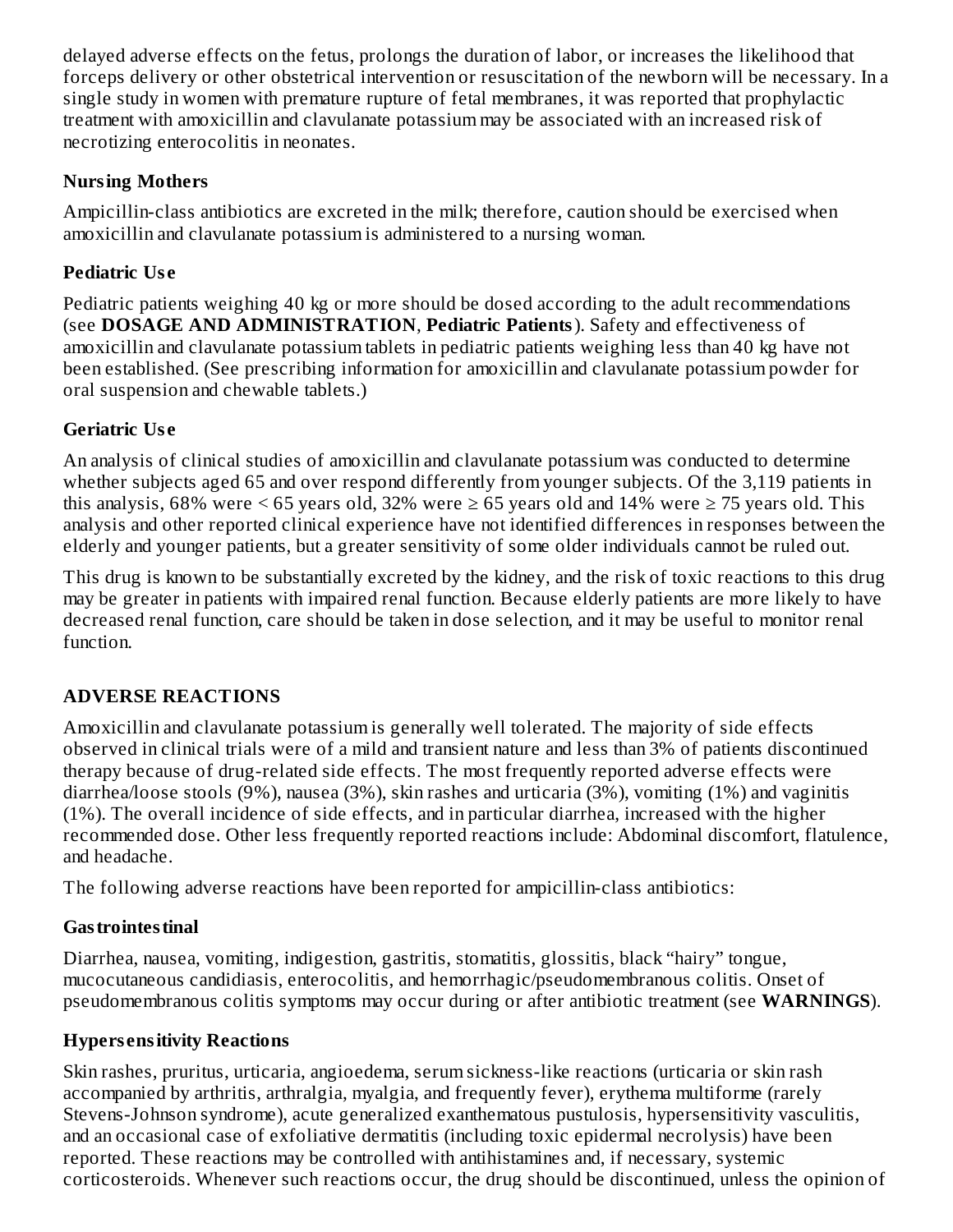corticosteroids. Whenever such reactions occur, the drug should be discontinued, unless the opinion of the physician dictates otherwise. Serious and occasional fatal hypersensitivity (anaphylactic) reactions can occur with oral penicillin (see **WARNINGS**).

# **Liver**

A moderate rise in AST (SGOT) and/or ALT (SGPT) has been noted in patients treated with ampicillinclass antibiotics but the significance of these findings is unknown. Hepatic dysfunction, including hepatitis and cholestatic jaundice, [see **CONTRAINDICATIONS**], increases in serum transaminases (AST and/or ALT), serum bilirubin, and/or alkaline phosphatase, has been infrequently reported with amoxicillin and clavulanate potassium. It has been reported more commonly in the elderly, in males, or in patients on prolonged treatment. The histologic findings on liver biopsy have consisted of predominantly cholestatic, hepatocellular, or mixed cholestatic-hepatocellular changes. The onset of signs/symptoms of hepatic dysfunction may occur during or several weeks after therapy has been discontinued. The hepatic dysfunction, which may be severe, is usually reversible. On rare occasions, deaths have been reported (less than 1 death reported per estimated 4 million prescriptions worldwide). These have generally been cases associated with serious underlying diseases or concomitant medications.

### **Renal**

Interstitial nephritis and hematuria have been reported rarely. Crystalluria has also been reported (see **OVERDOSAGE**).

### **Hemic and Lymphatic Systems**

Anemia, including hemolytic anemia, thrombocytopenia, thrombocytopenic purpura, eosinophilia, leukopenia, and agranulocytosis have been reported during therapy with penicillins. These reactions are usually reversible on discontinuation of therapy and are believed to be hypersensitivity phenomena. A slight thrombocytosis was noted in less than 1% of the patients treated with amoxicillin and clavulanate potassium. There have been reports of increased prothrombin time in patients receiving amoxicillin and clavulanate potassium and anticoagulant therapy concomitantly.

#### **Central Nervous System**

Agitation, anxiety, behavioral changes, confusion, convulsions, dizziness, insomnia, and reversible hyperactivity have been reported rarely.

#### **Mis cellaneous**

Tooth discoloration (brown, yellow, or gray staining) has been rarely reported. Most reports occurred in pediatric patients. Discoloration was reduced or eliminated with brushing or dental cleaning in most cases.

# **OVERDOSAGE**

Following overdosage, patients have experienced primarily gastrointestinal symptoms including stomach and abdominal pain, vomiting, and diarrhea. Rash, hyperactivity, or drowsiness have also been observed in a small number of patients.

In the case of overdosage, discontinue amoxicillin and clavulanate potassium, treat symptomatically, and institute supportive measures as required. If the overdosage is very recent and there is no contraindication, an attempt at emesis or other means of removal of drug from the stomach may be performed. A prospective study of 51 pediatric patients at a poison center suggested that overdosages of less than 250 mg/kg of amoxicillin are not associated with significant clinical symptoms and do not require gastric emptying.<sup>3</sup>

Interstitial nephritis resulting in oliguric renal failure has been reported in a small number of patients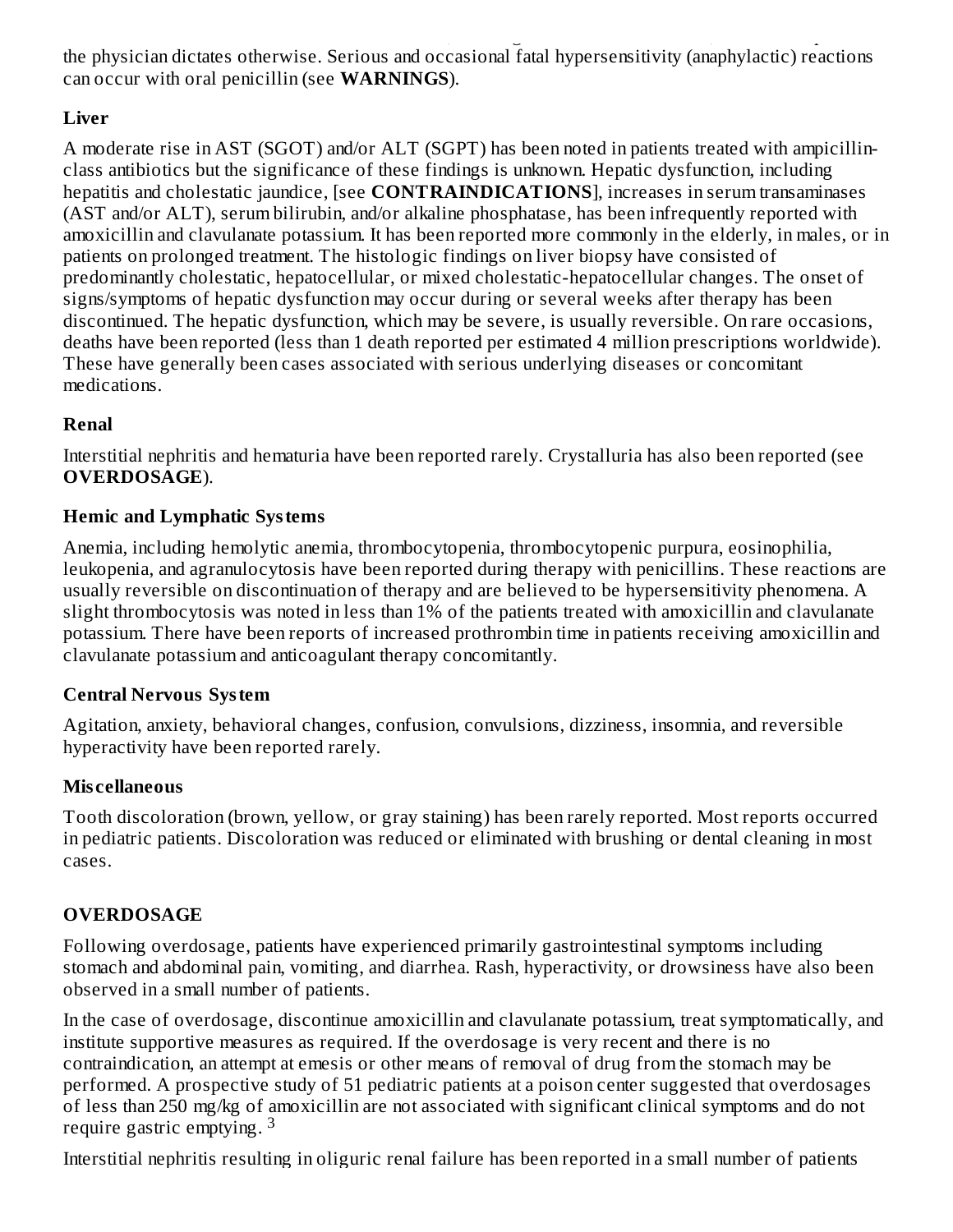after overdosage with amoxicillin.

Crystalluria, in some cases leading to renal failure, has also been reported after amoxicillin overdosage in adult and pediatric patients. In case of overdosage, adequate fluid intake and diuresis should be maintained to reduce the risk of amoxicillin crystalluria.

Renal impairment appears to be reversible with cessation of drug administration. High blood levels may occur more readily in patients with impaired renal function because of decreased renal clearance of both amoxicillin and clavulanate. Both amoxicillin and clavulanate are removed from the circulation by hemodialysis. (See **DOSAGE AND ADMINISTRATION** for recommended dosing for patients with impaired renal function.)

### **DOSAGE AND ADMINISTRATION**

**Since both amoxicillin and clavulanate potassium tablets USP, 250 mg/125 mg and 500 mg/125 mg, contain the same amount of clavulanic acid (125 mg, as the potassium salt), two amoxicillin and clavulanate potassium tablets USP, 250 mg/125 mg are not equivalent to one amoxicillin and clavulanate potassium tablet USP, 500 mg/125 mg. Therefore, two amoxicillin and clavulanate potassium tablets USP, 250 mg/125 mg should not be substituted for one amoxicillin and clavulanate potassium tablet USP, 500 mg/125 mg.**

### **Dosage**

**Adults** 

The usual adult dose is one amoxicillin and clavulanate potassium tablet USP, 500 mg/125 mg every 12 hours or one amoxicillin and clavulanate potassium tablet USP, 250 mg/125 mg every 8 hours. For more severe infections and infections of the respiratory tract, the dose should be one amoxicillin and clavulanate potassium tablet USP, 875 mg/125 mg every 12 hours or one amoxicillin and clavulanate potassium tablet USP, 500 mg/125 mg every 8 hours.

Patients with impaired renal function do not generally require a reduction in dose unless the impairment is severe. Severely impaired patients with a glomerular filtration rate of < 30 mL/min. should not receive the amoxicillin and clavulanate potassium tablets USP, 875 mg/125 mg. Patients with a glomerular filtration rate of 10 to 30 mL/min. should receive amoxicillin and clavulanate potassium tablets USP, 500 mg/125 mg or 250 mg/125 mg every 12 hours, depending on the severity of the infection. Patients with a less than 10 mL/min. glomerular filtration rate should receive amoxicillin and clavulanate potassium tablets USP, 500 mg/125 mg or 250 mg/125 mg every 24 hours, depending on severity of the infection.

Hemodialysis patients should receive amoxicillin and clavulanate potassium tablets USP, 500 mg/125 mg or 250 mg/125 mg every 24 hours, depending on severity of the infection. They should receive an additional dose both during and at the end of dialysis.

Hepatically impaired patients should be dosed with caution and hepatic function monitored at regular intervals (see **WARNINGS**).

#### Pediatric Patients

Pediatric patients weighing 40 kg or more should be dosed according to the adult recommendations.

**Due to the different amoxicillin to clavulanic acid ratios in the amoxicillin and clavulanate potassium tablets USP, 250 mg/125 mg versus the amoxicillin and clavulanate potassium chewable tablets USP, 250 mg/62.5 mg, the amoxicillin and clavulanate potassium tablets USP,** 250 mg/125 mg should not be used until the pediatric patient weighs at least 40 kg or more.

#### **Administration**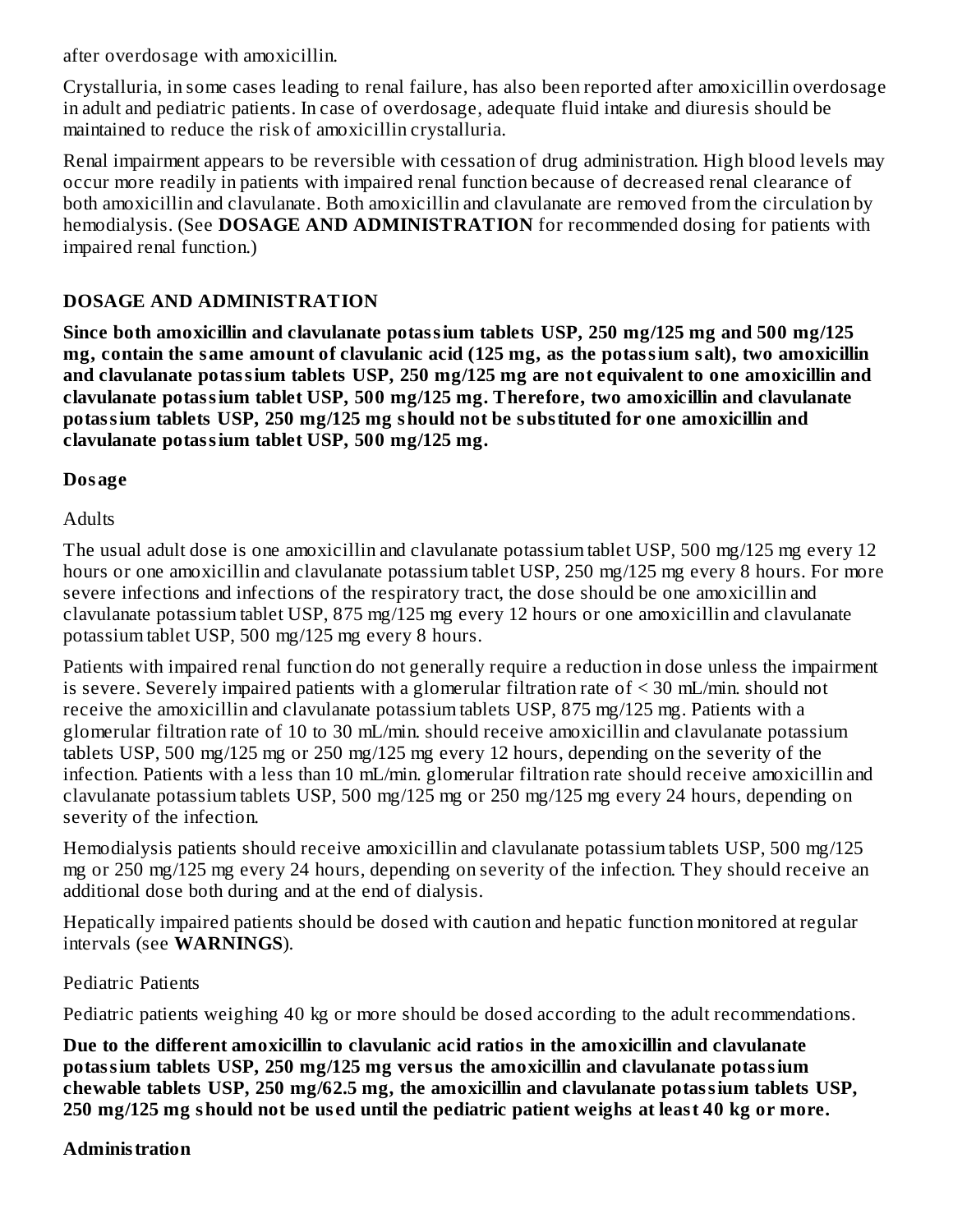Amoxicillin and clavulanate potassium tablets USP may be taken without regard to meals; however, absorption of clavulanate potassium is enhanced when amoxicillin and clavulanate potassium tablets USP are administered at the start of a meal. To minimize the potential for gastrointestinal intolerance, amoxicillin and clavulanate potassium tablets USP should be taken at the start of a meal.

# **HOW SUPPLIED**

Amoxicillin and clavulanate potassium tablets USP, 500 mg/125 mg are available as white, oblongshaped, biconvex, film-coated tablets, debossed "93" on one side and "2274" on the other side. Each tablet contains 500 mg amoxicillin as the trihydrate and 125 mg of clavulanic acid as the potassium salt. They are available in bottles of 20.

Amoxicillin and clavulanate potassium tablets USP, 875 mg/125 mg are available as white, capsuleshaped, biconvex, film-coated tablets, debossed "93" on one side and "22", score, "75" on the other side. Each tablet contains 875 mg amoxicillin as the trihydrate and 125 mg clavulanic acid as the potassium salt. They are available in bottles of 20.

Store at 20° to 25°C (68° to 77°F) [See USP Controlled Room Temperature].

Dispense in a tight, light-resistant container as defined in the USP, with a child-resistant closure (as required). Advise patients to keep in a closed container.

# **CLINICAL STUDIES**

Data from 2 pivotal studies in 1,191 patients treated for either lower respiratory tract infections or complicated urinary tract infections compared a regimen of 875 mg tablets of amoxicillin and clavulanate potassium q12h to 500 mg tablets of amoxicillin and clavulanate potassium dosed q8h (584 and 607 patients, respectively). Comparable efficacy was demonstrated between the q12h and q8h dosing regimens. There was no significant difference in the percentage of adverse events in each group. The most frequently reported adverse event was diarrhea; incidence rates were similar for the 875 mg q12h and 500 mg q8h dosing regimens (14.9% and 14.3%, respectively); however, there was a statistically significant difference ( *p* < 0.05) in rates of severe diarrhea or withdrawals with diarrhea between the regimens: 1.0% for 875 mg q12h versus 2.5% for the 500 mg q8h dosing.

In 1 of these pivotal studies, 629 patients with either pyelonephritis or a complicated urinary tract infection (i.e., patients with abnormalities of the urinary tract that predispose to relapse of bacteriuria following eradication) were randomized to receive either 875 mg amoxicillin and clavulanate potassium tablets q12h or 500 mg amoxicillin and clavulanate potassium tablets q8h in the following distribution:

|                 | $875$ mg q $12h$ | $500$ mg q8h |
|-----------------|------------------|--------------|
| Pyelonephritis  | 173 patients     | 188 patients |
| Complicated UTI | 135 patients     | 133 patients |
| Total patients  | 308              |              |

The number of bacteriologically evaluable patients was comparable between the 2 dosing regimens. Amoxicillin and clavulanate potassium produced comparable bacteriological success rates in patients assessed 2 to 4 days immediately following end of therapy. The bacteriologic efficacy rates were comparable at 1 of the follow-up visits (5 to 9 days post-therapy) and at a late post-therapy visit (in the majority of cases, this was 2 to 4 weeks post-therapy), as seen in the table below:

|               | $875$ mg q12h     | $500$ mg q8h      |
|---------------|-------------------|-------------------|
| 2 to 4 days   | $81\%$ , n = 58   | $80\%$ , n = 54   |
| $5$ to 9 days | $58.5\%$ , n = 41 | $51.9\%$ , n = 52 |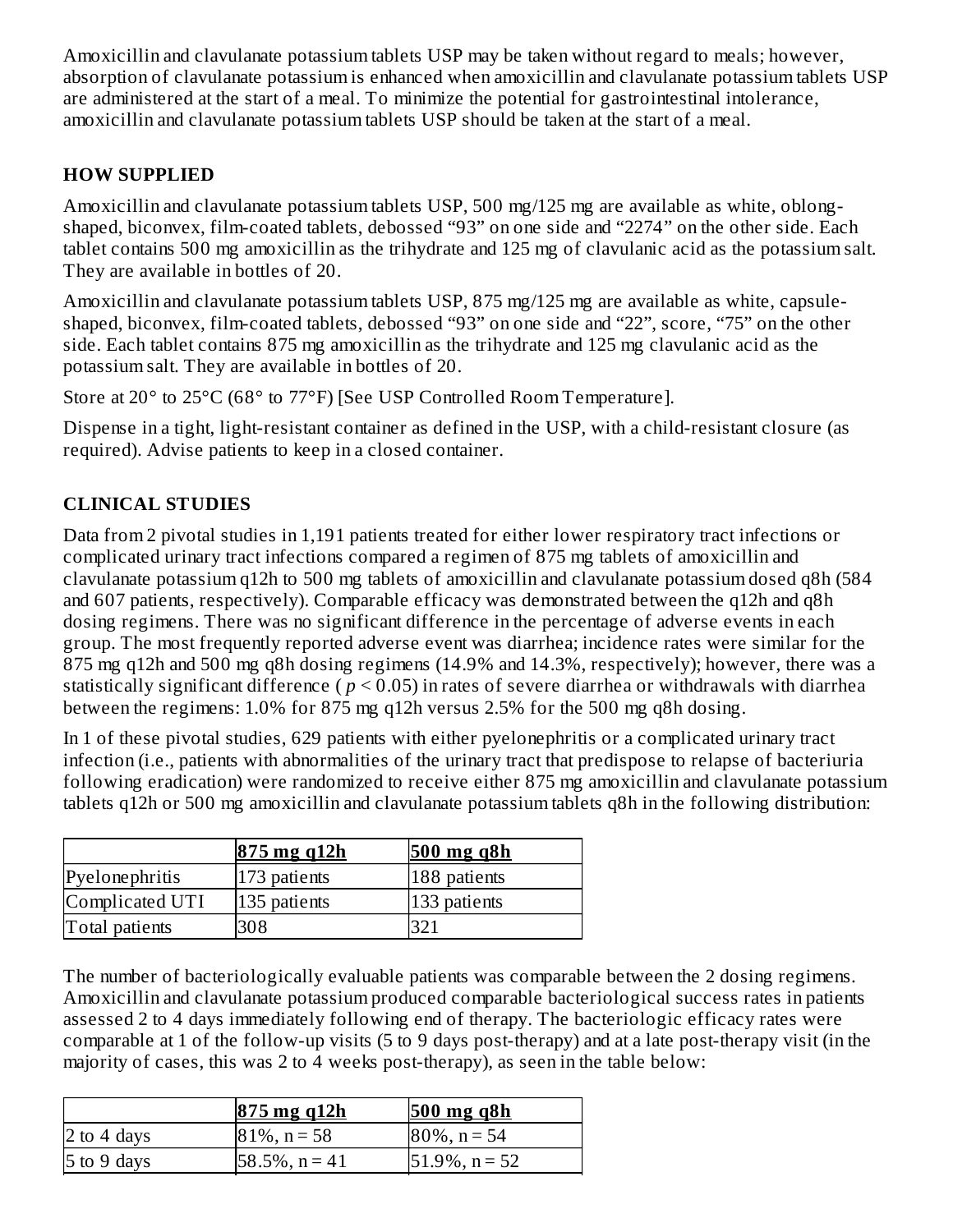| 2 to 4 weeks | $52.5\%, n = 101$ | $54.8\%$ , n = 104 |
|--------------|-------------------|--------------------|
|--------------|-------------------|--------------------|

As noted before, though there was no significant difference in the percentage of adverse events in each group, there was a statistically significant difference in rates of severe diarrhea or withdrawals with diarrhea between the regimens.

#### **REFERENCES**

- 1. National Committee for Clinical Laboratory Standards. Methods for Dilution Antimicrobial Susceptibility Tests for Bacteria that Grow Aerobically – Third Edition. Approved Standard NCCLS Document M7-A3, Vol. 13, No. 25. NCCLS, Villanova, PA, December 1993.
- 2. National Committee for Clinical Laboratory Standards. Performance Standards for Antimicrobial Disk Susceptibility Tests – Fifth Edition. Approved Standard NCCLS Document M2-A5, Vol. 13, No. 24. NCCLS, Villanova, PA, December 1993.
- 3. Swanson-Biearman B, Dean BS, Lopez G, Krenzelok EP. The effects of penicillin and cephalosporin ingestions in children less than six years of age. *Vet Hum Toxicol.* 1988;30:66-67.

CLINITEST  $^{\circledR}$  is a registered trademark of Miles, Inc.

CLINISTIX  $^{\circledR}$  is a registered trademark of Bayer Corporation.

Manufactured In Canada By:

#### **NOVOPHARM LIMITED**

Toronto, Canada M1B 2K9

Manufactured For:

#### **TEVA PHARMACEUTICALS USA**

Sellersville, PA 18960

Repacked By:

#### **H.J. Harkins Company, Inc.**

Nipomo, CA 93444

**Principal Display Panel**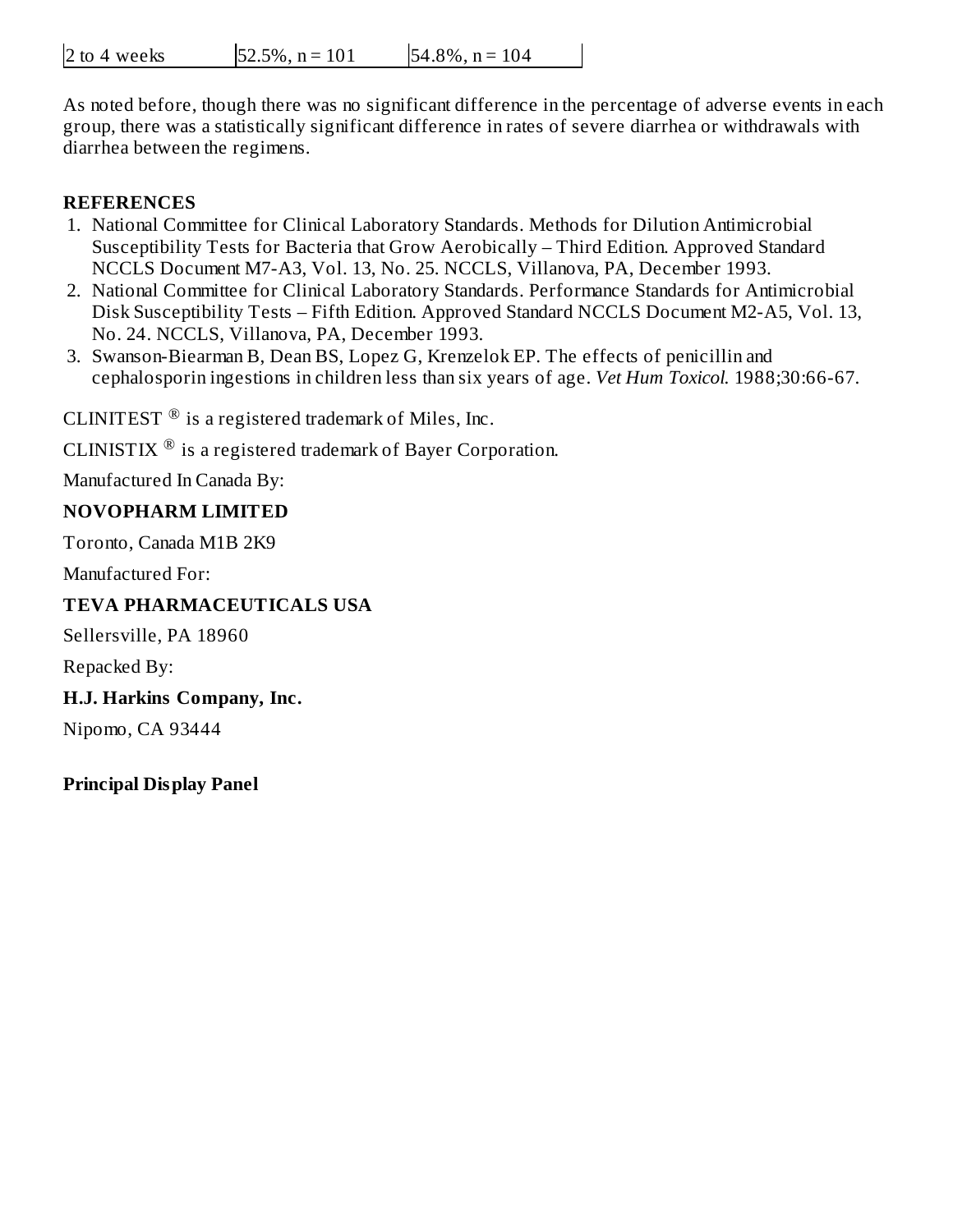| 52959-702-15                                                           | RX Only: #XXXXXXXX                                                              | #XXX |            | CAUTION: Federal law PROHIBITS the transfer of this drug to anyone<br>other than the person to whom prescribed and prohibits dispensing<br>without a prescription unless OTC. See outset for add TRX info KEEP<br>OUT O REACH OF CHILDREN. Store in a cool dry place 68 to 77 |
|------------------------------------------------------------------------|---------------------------------------------------------------------------------|------|------------|-------------------------------------------------------------------------------------------------------------------------------------------------------------------------------------------------------------------------------------------------------------------------------|
| AMOXIC.CLAVUL.POT. 500mg/125mg<br>Lot #: $AXC532TV$<br>Mfg: TEVA PHARM |                                                                                 |      | degrees F. | AMOXIC.CLAVUL.POT. 500mg/125mg<br>52959-702-15<br>#15<br>Qtv<br>02/10<br>Lot AXC532TV<br>0093-2274-34<br>Augmentin                                                                                                                                                            |
| Exp: 02/10<br>Mfg Toronto,<br>Loc.: Canada                             | Compare to: Augmentin<br>Mfg. NDC: 0093-2274-34<br>Pill ID: White oblong-shaped |      |            | AMOXIC.CLAVUL.POT. 500mg/125mg<br>52959-702-15<br>#15<br>Qty<br>02/10<br>AXC532TV<br>Let<br>0093-2274-34<br>Augmentin                                                                                                                                                         |
| Take as directed by your Doctor or                                     | tablets<br>See outsert for usual dosage information                             |      |            | AMOXIC.CLAVUL.POT. 500mg/125mg<br>52959-702-15<br>#15<br>Qty<br>02/10<br>Lot AXC532TV<br>0093-2274-34<br>Augmentin                                                                                                                                                            |
|                                                                        |                                                                                 |      |            | AMOXIC.CLAVUL.POT. 500mg/125mg<br>52959-702-15<br>#15<br>Qty<br>Lot<br>AXC532TV<br>02/10<br>0093-2274-34<br>Augmentin                                                                                                                                                         |
|                                                                        |                                                                                 |      |            | Repack: HJ Harkins Co., Inc. Nipomo., CA 93444<br>Dispense in tight, child & light-resistant container per USP                                                                                                                                                                |

**Amoxicillin and Clavulanate Potassium Tablets 500 mg/125 mg 20s Label Text**

**NDC** 0093-**2274**-34 **AMOXICILLIN AND CLAVULANATE POTASSIUM Tablets USP 500 mg/125 mg\*** \*Each tablet contains: amoxicillin 500 mg as the trihydrate clavulanic acid 125 mg as clavulanate potassium **Rx only 20 TABLETS TEVA**

**Principal Display Panel**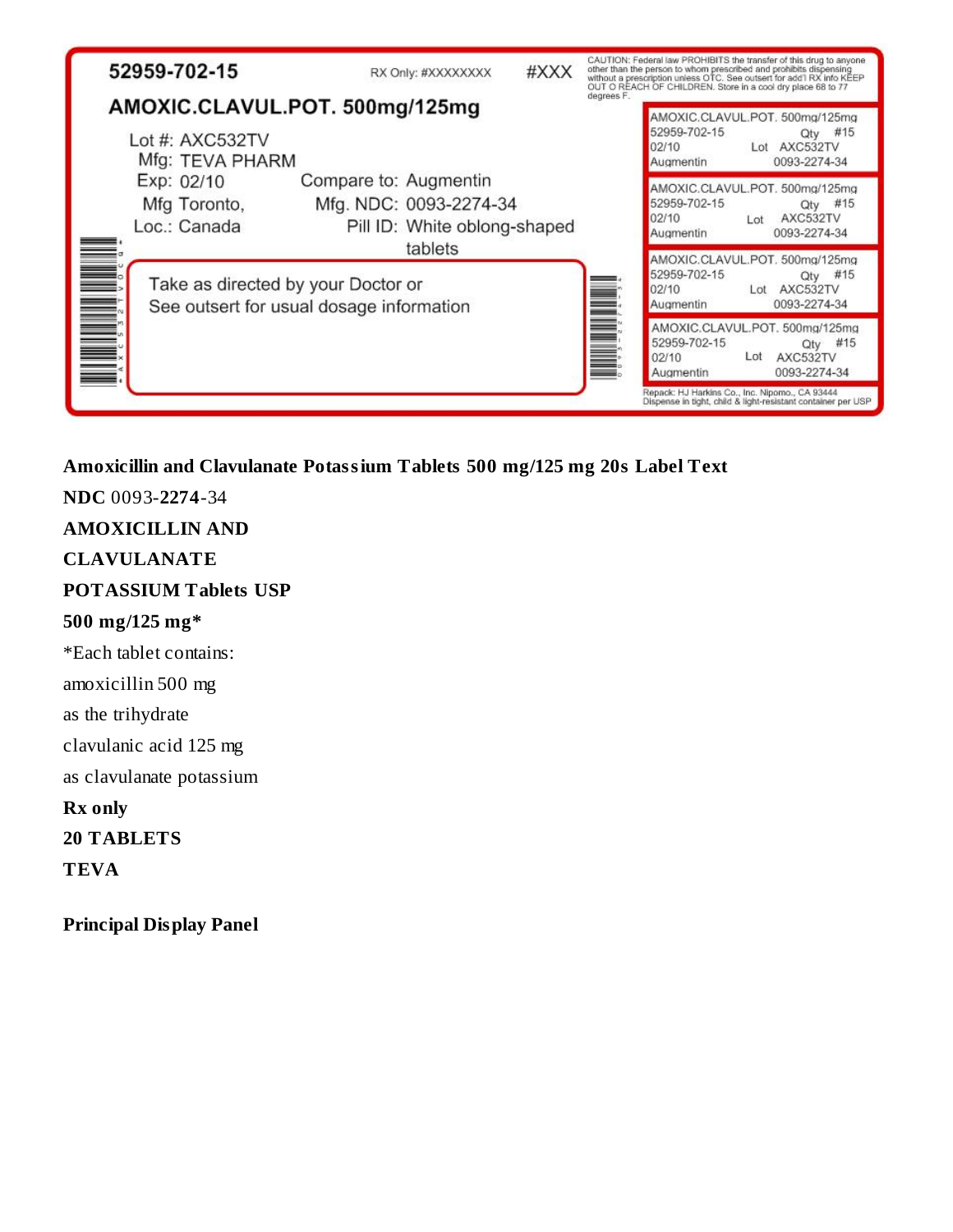| 52959-707-20                                                         | RX Only: #XXXXXXXX                                                               | #XXX |            | CAUTION: Federal law PROHIBITS the transfer of this drug to anyone.<br>other than the person to whom prescribed and prohibits dispensing<br>without a prescription unless OTC. See outsert for add I RX info KEEP<br>OUT O REACH OF CHILDREN. Store in a cool dry place 68 to 77 |
|----------------------------------------------------------------------|----------------------------------------------------------------------------------|------|------------|----------------------------------------------------------------------------------------------------------------------------------------------------------------------------------------------------------------------------------------------------------------------------------|
| AMOXIC.CLAVUL.POT. 875mg/125mg<br>Lot #: AXP828TV<br>Mfg: TEVA PHARM |                                                                                  |      | degrees F. | AMOXIC.CLAVUL.POT. 875mg/125mg<br>52959-707-20<br>#20<br>Qtv<br>05/09<br>Lot AXP828TV<br>0093-2275-34<br>Augmentin                                                                                                                                                               |
| Exp: 05/09<br>Mfg Toronto,<br>Loc.: Canada                           | Compare to: Augmentin<br>Mfg. NDC: 0093-2275-34<br>Pill ID: White capsule-shaped |      |            | AMOXIC.CLAVUL.POT. 875mg/125mg<br>52959-707-20<br>#20<br>Qtv<br>05/09<br>AXP828TV<br>$1$ ot<br>0093-2275-34<br>Augmentin                                                                                                                                                         |
| Take as directed by your Doctor or                                   | tablets<br>See outsert for usual dosage information                              |      |            | AMOXIC.CLAVUL.POT. 875mg/125mg<br>52959-707-20<br>#20<br>Qtv<br>05/09<br>Lot AXP828TV<br>0093-2275-34<br>Augmentin                                                                                                                                                               |
|                                                                      |                                                                                  |      |            | AMOXIC.CLAVUL.POT. 875mg/125mg<br>52959-707-20<br>#20<br>Qtv<br>Lot<br>05/09<br>AXP828TV<br>0093-2275-34<br>Augmentin                                                                                                                                                            |
|                                                                      |                                                                                  |      |            | Repack: HJ Harkins Co., Inc. Nipomo., CA 93444<br>Dispense in tight, child & light-resistant container per USP                                                                                                                                                                   |

**Amoxicillin and Clavulanate Potassium Tablets 875 mg/125 mg 20s Label Text**

**NDC** 0093-**2275**-34

**AMOXICILLIN AND**

**CLAVULANATE**

**POTASSIUM Tablets USP**

# **875 mg/125 mg\***

\*Each tablet contains:

amoxicillin 875 mg

as the trihydrate

clavulanic acid 125 mg

as clavulanate potassium

**Rx only**

**20 TABLETS**

**TEVA**

| AMOXICILLIN AND CLAVULANATE POTASSIUM<br>amoxicillin and clavulanate potassium tablet, film coated |                         |                    |                                             |               |          |
|----------------------------------------------------------------------------------------------------|-------------------------|--------------------|---------------------------------------------|---------------|----------|
|                                                                                                    |                         |                    |                                             |               |          |
| <b>Product Information</b>                                                                         |                         |                    |                                             |               |          |
| <b>Product Type</b>                                                                                | HUMAN PRESCRIPTION DRUG | Item Code (Source) |                                             | NDC:52959-702 |          |
| <b>Route of Administration</b>                                                                     | ORAL                    |                    |                                             |               |          |
|                                                                                                    |                         |                    |                                             |               |          |
|                                                                                                    |                         |                    |                                             |               |          |
| <b>Active Ingredient/Active Moiety</b>                                                             |                         |                    |                                             |               |          |
|                                                                                                    | <b>Ingredient Name</b>  |                    | <b>Basis of Strength</b><br>A MO VICIT I IN |               | Strength |
|                                                                                                    |                         |                    |                                             |               |          |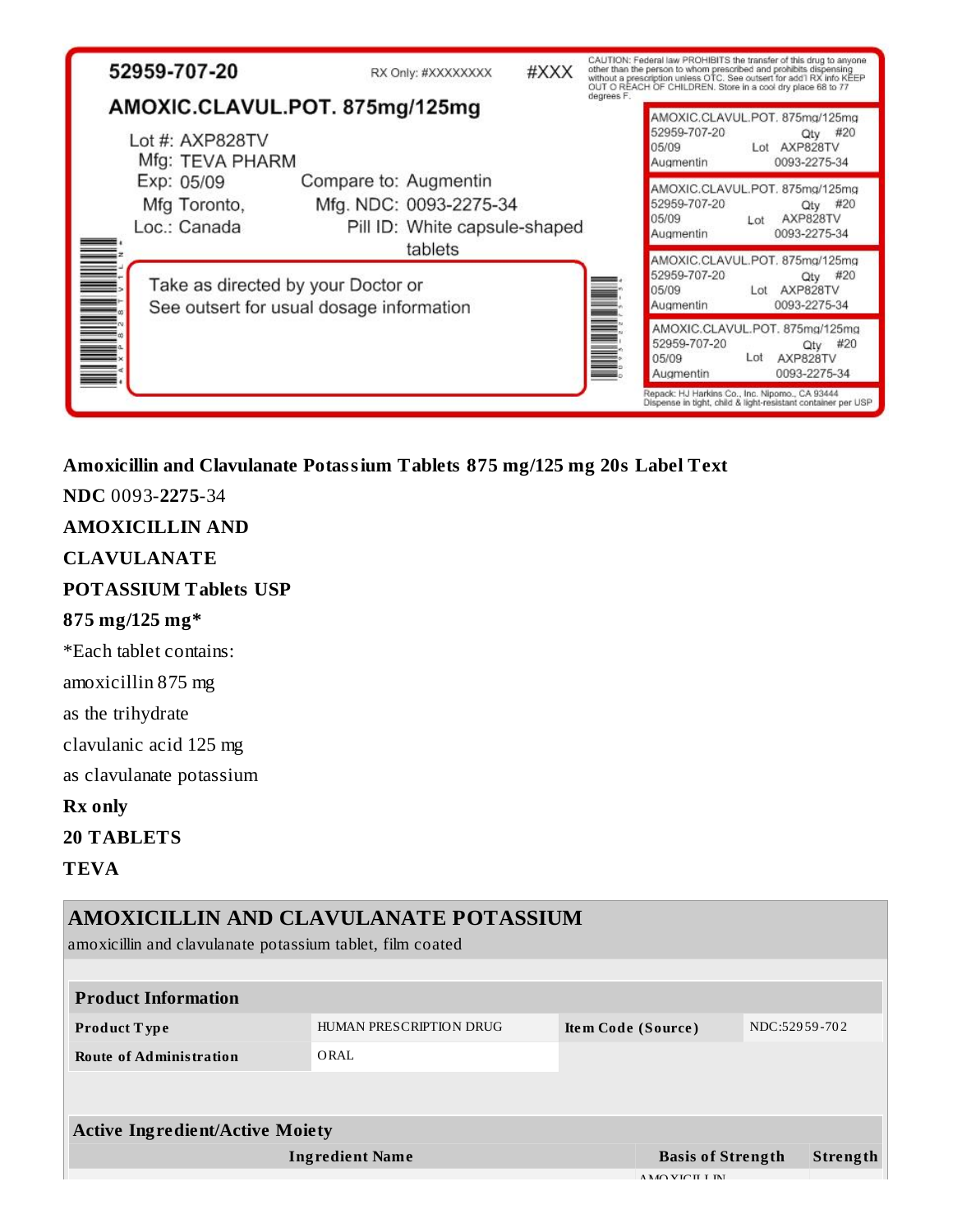|                                                                                  | AMO XICILLIN (UNII: 804826J2HU) (AMO XICILLIN ANHYDROUS - UNII: 9 EM0 5410 Q9) |             |                             | <b>AIVIU AIU ILLIIV</b><br><b>ANHYDROUS</b> | $500$ mg                  |
|----------------------------------------------------------------------------------|--------------------------------------------------------------------------------|-------------|-----------------------------|---------------------------------------------|---------------------------|
| CLAVULANATE POTASSIUM (UNII: Q420 MW3AT8) (CLAVULANIC ACID -<br>UNII:23521W1S24) |                                                                                |             |                             | <b>CLAVULANIC ACID</b><br>125 mg            |                           |
| <b>Inactive Ingredients</b>                                                      |                                                                                |             |                             |                                             |                           |
|                                                                                  | <b>Ingredient Name</b>                                                         |             |                             |                                             | Strength                  |
| <b>SILICON DIO XIDE (UNII: ETJ7Z6 XBU4)</b>                                      |                                                                                |             |                             |                                             |                           |
| HYPROMELLOSES (UNII: 3NXW29V3WO)                                                 |                                                                                |             |                             |                                             |                           |
| MAGNESIUM STEARATE (UNII: 70097M6I30)                                            |                                                                                |             |                             |                                             |                           |
|                                                                                  | CELLULOSE, MICRO CRYSTALLINE (UNII: OP1R32D61U)                                |             |                             |                                             |                           |
| POLYDEXTROSE (UNII: VH2XOU12IE)                                                  |                                                                                |             |                             |                                             |                           |
|                                                                                  | POLYETHYLENE GLYCOL (UNII: 3WJQ0SDW1A)                                         |             |                             |                                             |                           |
| <b>TITANIUM DIO XIDE (UNII: 15FIX9 V2JP)</b>                                     |                                                                                |             |                             |                                             |                           |
| TRIACETIN (UNII: XHX3C3X673)                                                     |                                                                                |             |                             |                                             |                           |
|                                                                                  |                                                                                |             |                             |                                             |                           |
| <b>Product Characteristics</b>                                                   |                                                                                |             |                             |                                             |                           |
| Color                                                                            | <b>WHITE</b>                                                                   |             | <b>Score</b>                |                                             | no score                  |
| <b>Shape</b>                                                                     | OVAL (oblong shaped)                                                           | <b>Size</b> |                             |                                             | $20$ mm                   |
| Flavor                                                                           |                                                                                |             | <b>Imprint Code</b>         |                                             | 93;2274                   |
| <b>Contains</b>                                                                  |                                                                                |             |                             |                                             |                           |
|                                                                                  |                                                                                |             |                             |                                             |                           |
| Packaging                                                                        |                                                                                |             |                             |                                             |                           |
| <b>Item Code</b><br>#                                                            | <b>Package Description</b>                                                     |             | <b>Marketing Start Date</b> |                                             | <b>Marketing End Date</b> |
| 1 NDC:52959-702-04                                                               | 4 in 1 BOTTLE                                                                  |             |                             |                                             |                           |
| 2 NDC:52959-702-09                                                               | 9 in 1 BOTTLE                                                                  |             |                             |                                             |                           |
| 3 NDC:52959-702-12                                                               | 12 in 1 BOTTLE                                                                 |             |                             |                                             |                           |
| 4 NDC:52959-702-14                                                               | 14 in 1 BOTTLE                                                                 |             |                             |                                             |                           |
| 5 NDC:52959-702-15                                                               | 15 in 1 BOTTLE                                                                 |             |                             |                                             |                           |
| 6 NDC:52959-702-20                                                               | 20 in 1 BOTTLE                                                                 |             |                             |                                             |                           |
| 7 NDC:52959-702-21                                                               | 21 in 1 BOTTLE                                                                 |             |                             |                                             |                           |
| 8 NDC:52959-702-30                                                               | 30 in 1 BOTTLE                                                                 |             |                             |                                             |                           |
| $9$ NDC:52959-702-40                                                             | 40 in 1 BOTTLE                                                                 |             |                             |                                             |                           |
|                                                                                  |                                                                                |             |                             |                                             |                           |
| <b>Marketing Information</b>                                                     |                                                                                |             |                             |                                             |                           |
| <b>Marketing Category</b>                                                        | <b>Application Number or Monograph Citation</b>                                |             | <b>Marketing Start Date</b> |                                             | <b>Marketing End Date</b> |
| <b>ANDA</b>                                                                      | ANDA065101                                                                     |             | 01/25/2011                  |                                             |                           |
|                                                                                  |                                                                                |             |                             |                                             |                           |

# **AMOXICILLIN AND CLAVULANATE POTASSIUM**

amoxicillin and clavulanate potassium tablet, film coated

| <b>Product Information</b> |                         |                                                        |
|----------------------------|-------------------------|--------------------------------------------------------|
| Product Type               | HUMAN PRESCRIPTION DRUG | <b>Item Code (Source)</b> NDC:52959-707(NDC:0093-2275) |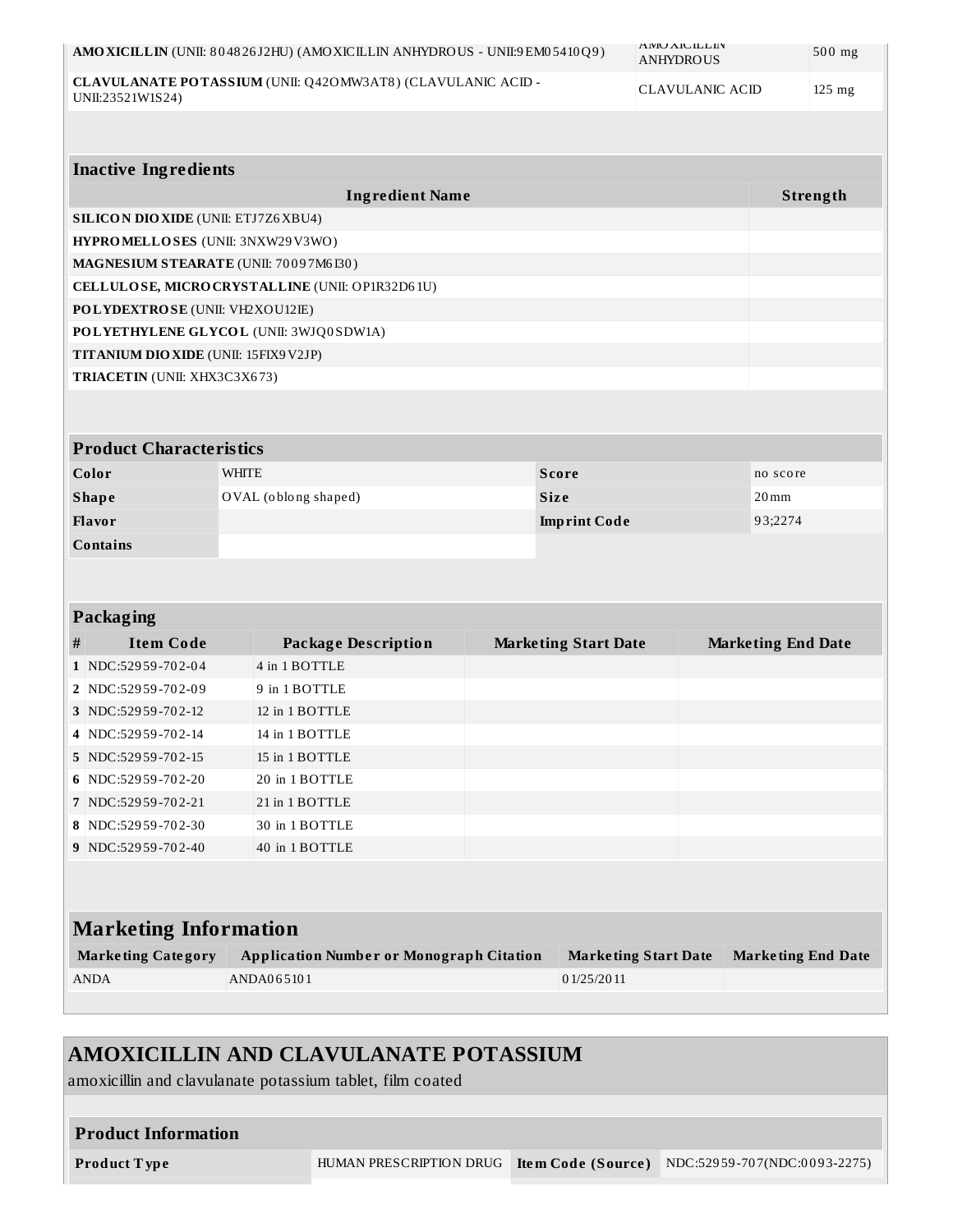| <b>Active Ingredient/Active Moiety</b>                                     |                                                              |  |                             |                                        |                           |                           |  |
|----------------------------------------------------------------------------|--------------------------------------------------------------|--|-----------------------------|----------------------------------------|---------------------------|---------------------------|--|
|                                                                            | <b>Ingredient Name</b>                                       |  |                             | <b>Basis of Strength</b>               |                           | Strength                  |  |
| AMO XICILLIN (UNII: 804826J2HU) (AMO XICILLIN ANHYDROUS - UNII:9EM05410Q9) |                                                              |  |                             | <b>AMOXICILLIN</b><br><b>ANHYDROUS</b> | 875 mg                    |                           |  |
| UNII:23521W1S24)                                                           | CLAVULANATE POTASSIUM (UNII: Q420 MW3AT8) (CLAVULANIC ACID - |  |                             | <b>CLAVULANIC ACID</b>                 |                           | $125$ mg                  |  |
|                                                                            |                                                              |  |                             |                                        |                           |                           |  |
| <b>Inactive Ingredients</b>                                                |                                                              |  |                             |                                        |                           |                           |  |
|                                                                            | <b>Ingredient Name</b>                                       |  |                             |                                        |                           | Strength                  |  |
| <b>SILICON DIO XIDE (UNII: ETJ7Z6 XBU4)</b>                                |                                                              |  |                             |                                        |                           |                           |  |
| HYPROMELLOSES (UNII: 3NXW29V3WO)                                           |                                                              |  |                             |                                        |                           |                           |  |
| MAGNESIUM STEARATE (UNII: 70097M6I30)                                      |                                                              |  |                             |                                        |                           |                           |  |
|                                                                            | CELLULOSE, MICRO CRYSTALLINE (UNII: OP1R32D61U)              |  |                             |                                        |                           |                           |  |
| POLYDEXTROSE (UNII: VH2XOU12IE)                                            |                                                              |  |                             |                                        |                           |                           |  |
|                                                                            | POLYETHYLENE GLYCOL (UNII: 3WJQ0SDW1A)                       |  |                             |                                        |                           |                           |  |
| TITANIUM DIO XIDE (UNII: 15FIX9V2JP)                                       |                                                              |  |                             |                                        |                           |                           |  |
| TRIACETIN (UNII: XHX3C3X673)                                               |                                                              |  |                             |                                        |                           |                           |  |
|                                                                            |                                                              |  |                             |                                        |                           |                           |  |
| <b>Product Characteristics</b>                                             |                                                              |  |                             |                                        |                           |                           |  |
| Color                                                                      | <b>WHITE</b>                                                 |  | <b>Score</b>                |                                        | 2 pieces                  |                           |  |
| <b>Shape</b>                                                               | OVAL (capsule shaped)                                        |  | <b>Size</b>                 |                                        | 22mm                      |                           |  |
| Flavor                                                                     |                                                              |  | <b>Imprint Code</b>         |                                        | 93;22;75                  |                           |  |
| <b>Contains</b>                                                            |                                                              |  |                             |                                        |                           |                           |  |
|                                                                            |                                                              |  |                             |                                        |                           |                           |  |
| <b>Packaging</b>                                                           |                                                              |  |                             |                                        |                           |                           |  |
|                                                                            |                                                              |  |                             |                                        |                           |                           |  |
| <b>Item Code</b><br>#                                                      | <b>Package Description</b>                                   |  | <b>Marketing Start Date</b> |                                        | <b>Marketing End Date</b> |                           |  |
| 1 NDC:52959-707-10                                                         | 10 in 1 BOTTLE                                               |  |                             |                                        |                           |                           |  |
| 2 NDC:52959-707-14                                                         | 14 in 1 BOTTLE                                               |  |                             |                                        |                           |                           |  |
| 3 NDC:52959-707-15                                                         | 15 in 1 BOTTLE                                               |  |                             |                                        |                           |                           |  |
| 4 NDC:52959-707-20                                                         | 20 in 1 BOTTLE                                               |  |                             |                                        |                           |                           |  |
| 5 NDC:52959-707-30                                                         | 30 in 1 BOTTLE                                               |  |                             |                                        |                           |                           |  |
| 6 NDC:52959-707-60                                                         | 60 in 1 BOTTLE                                               |  |                             |                                        |                           |                           |  |
|                                                                            |                                                              |  |                             |                                        |                           |                           |  |
| <b>Marketing Information</b>                                               |                                                              |  |                             |                                        |                           |                           |  |
| <b>Marketing Category</b>                                                  | <b>Application Number or Monograph Citation</b>              |  |                             | <b>Marketing Start Date</b>            |                           | <b>Marketing End Date</b> |  |
| ANDA                                                                       | ANDA065096                                                   |  | 01/25/2011                  |                                        |                           |                           |  |
|                                                                            |                                                              |  |                             |                                        |                           |                           |  |
|                                                                            |                                                              |  |                             |                                        |                           |                           |  |

**Labeler -** H.J. Harkins Company, Inc. (147681894)

# **Establishment**